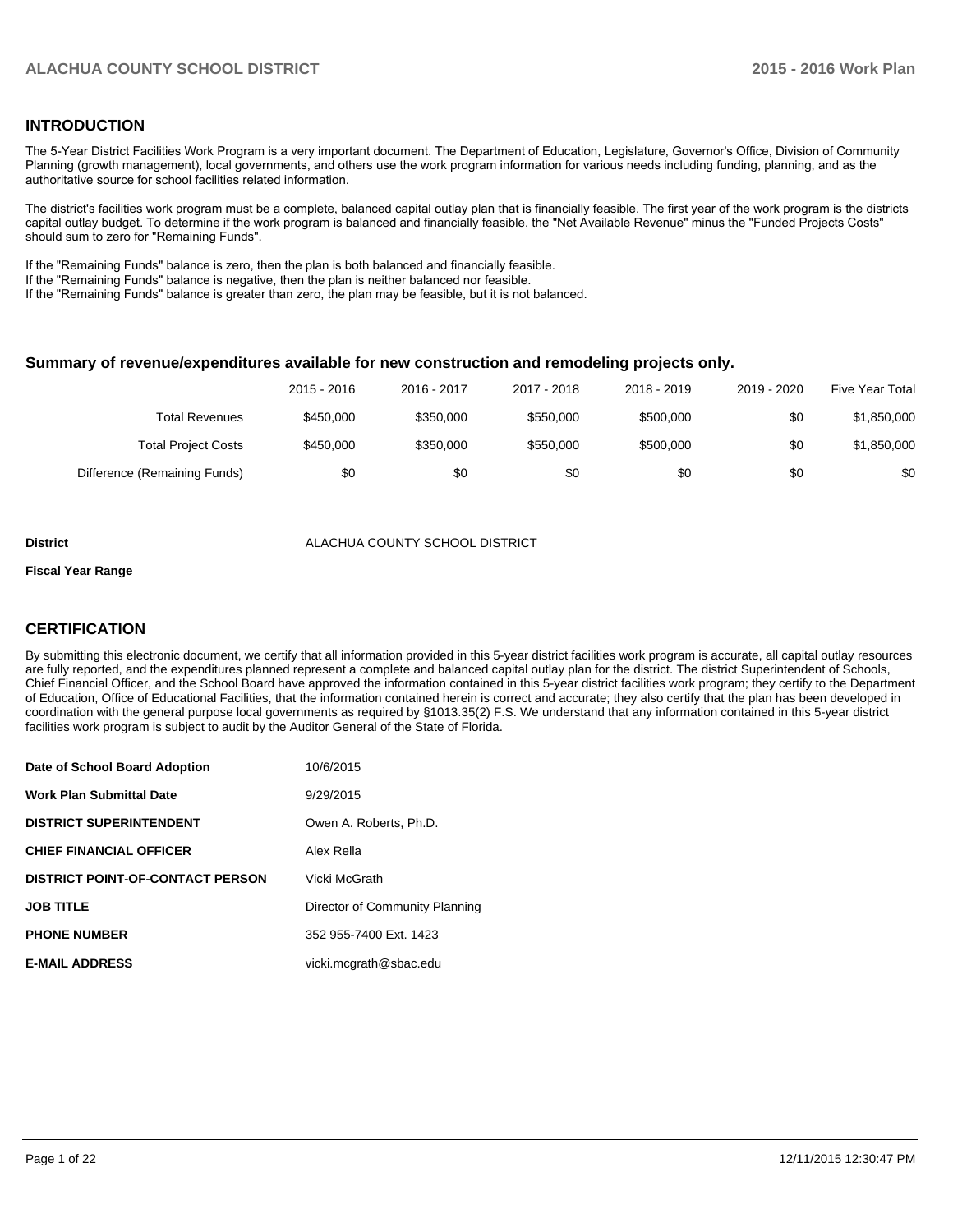# **Expenditures**

#### **Expenditure for Maintenance, Repair and Renovation from 1.50-Mills and PECO**

Annually, prior to the adoption of the district school budget, each school board must prepare a tentative district facilities work program that includes a schedule of major repair and renovation projects necessary to maintain the educational and ancillary facilities of the district.

|                                                                                                                                                                                                                                                                                                                                                                                                                                                                                                                                                                                                                                                                                                                                                                                                                                                                                                                                                                                                                                                                                                                                                                                                                                                                                                                                                                             | <b>Item</b>                                                                                                                                                                                                                                                                                                                                                                                                                                                                                                                                                                                                                                                                                                                                                                                                                                                                                                                                                                                                                                                                                                                                                                                                                                                                                                                                   | $2015 - 2016$<br><b>Actual Budget</b> | 2016 - 2017<br>Projected | 2017 - 2018<br>Projected | 2018 - 2019<br>Projected | 2019 - 2020<br>Projected | <b>Total</b> |  |  |  |
|-----------------------------------------------------------------------------------------------------------------------------------------------------------------------------------------------------------------------------------------------------------------------------------------------------------------------------------------------------------------------------------------------------------------------------------------------------------------------------------------------------------------------------------------------------------------------------------------------------------------------------------------------------------------------------------------------------------------------------------------------------------------------------------------------------------------------------------------------------------------------------------------------------------------------------------------------------------------------------------------------------------------------------------------------------------------------------------------------------------------------------------------------------------------------------------------------------------------------------------------------------------------------------------------------------------------------------------------------------------------------------|-----------------------------------------------------------------------------------------------------------------------------------------------------------------------------------------------------------------------------------------------------------------------------------------------------------------------------------------------------------------------------------------------------------------------------------------------------------------------------------------------------------------------------------------------------------------------------------------------------------------------------------------------------------------------------------------------------------------------------------------------------------------------------------------------------------------------------------------------------------------------------------------------------------------------------------------------------------------------------------------------------------------------------------------------------------------------------------------------------------------------------------------------------------------------------------------------------------------------------------------------------------------------------------------------------------------------------------------------|---------------------------------------|--------------------------|--------------------------|--------------------------|--------------------------|--------------|--|--|--|
| <b>HVAC</b>                                                                                                                                                                                                                                                                                                                                                                                                                                                                                                                                                                                                                                                                                                                                                                                                                                                                                                                                                                                                                                                                                                                                                                                                                                                                                                                                                                 |                                                                                                                                                                                                                                                                                                                                                                                                                                                                                                                                                                                                                                                                                                                                                                                                                                                                                                                                                                                                                                                                                                                                                                                                                                                                                                                                               | \$1.200.000                           | \$1.200.000              | \$1,200,000              | \$1.200.000              | \$1,200,000              | \$6,000,000  |  |  |  |
| A L MEBANE MIDDLE, A Q JONES EXCEPTIONAL STUDENTS CENTER, ABRAHAM LINCOLN MIDDLE, ADMINISTRATIVE ANNEX,<br>Locations:<br>ALACHUA ELEMENTARY, ALACHUA SUPERINTENDENT'S OFFICE, ARCHER ELEMENTARY SCHOOL, C W NORTON ELEMENTARY,<br>CAMP CRYSTAL LAKE, CHARLES W DUVAL EARLY LEARNING ACADEMY, CHESTER SHELL ELEMENTARY, CITIZENS FIELD, EARLY<br>HEADSTART FAMILY PROGRAM CENTER, EASTSIDE SENIOR HIGH, F W BUCHHOLZ SENIOR HIGH, FEARNSIDE FAMILY SERVICES<br>CENTER, FORT CLARKE MIDDLE, FRED SIVIA JR SUPPORT CENTER, GAINESVILLE SENIOR HIGH, GLEN SPRINGS ELEMENTARY,<br>HAWTHORNE MIDDLE / HIGH SCHOOL, HAWTHORNE STADIUM, HIDDEN OAK ELEMENTARY, HIGH SPRINGS COMMUNITY SCHOOL,<br>HORIZON CENTER, HOWARD W BISHOP MIDDLE, IDYLWILD ELEMENTARY, J J FINLEY ELEMENTARY, JOSEPH WILLIAMS<br>ELEMENTARY, KANAPAHA MIDDLE, KIMBALL WILES ELEMENTARY, LAKE FOREST ELEMENTARY, LAWTON M CHILES<br>ELEMENTARY, LITTLEWOOD ELEMENTARY, MARJORIE K RAWLINGS ELEMENTARY, MYRA TERWILLIGER ELEMENTARY,<br>NEWBERRY ELEMENTARY, NEWBERRY SENIOR HIGH, OAKVIEW MIDDLE, OSCAR SERVIN CENTER, PRAIRIE VIEW ELEMENTARY,<br>SANTA FE SENIOR HIGH, SIDNEY LANIER CENTER, STEPHEN FOSTER ELEMENTARY, TRAFFIC SAFETY CENTER, W A METCALFE<br>ELEMENTARY, W TRAVIS LOFTEN SENIOR HIGH, W W IRBY ELEMENTARY, WALDO COMMUNITY SCHOOL, WESTWOOD MIDDLE,<br><b>WILLIAM S TALBOT ELEMENTARY</b> |                                                                                                                                                                                                                                                                                                                                                                                                                                                                                                                                                                                                                                                                                                                                                                                                                                                                                                                                                                                                                                                                                                                                                                                                                                                                                                                                               |                                       |                          |                          |                          |                          |              |  |  |  |
| Flooring                                                                                                                                                                                                                                                                                                                                                                                                                                                                                                                                                                                                                                                                                                                                                                                                                                                                                                                                                                                                                                                                                                                                                                                                                                                                                                                                                                    |                                                                                                                                                                                                                                                                                                                                                                                                                                                                                                                                                                                                                                                                                                                                                                                                                                                                                                                                                                                                                                                                                                                                                                                                                                                                                                                                               | \$100,000                             | \$100,000                | \$100,000                | \$100,000                | \$100,000                | \$500,000    |  |  |  |
| Locations:                                                                                                                                                                                                                                                                                                                                                                                                                                                                                                                                                                                                                                                                                                                                                                                                                                                                                                                                                                                                                                                                                                                                                                                                                                                                                                                                                                  | A L MEBANE MIDDLE, A Q JONES EXCEPTIONAL STUDENTS CENTER, ABRAHAM LINCOLN MIDDLE, ADMINISTRATIVE ANNEX,<br>ALACHUA ELEMENTARY, ALACHUA SUPERINTENDENT'S OFFICE, ARCHER ELEMENTARY SCHOOL, C W NORTON ELEMENTARY,<br>CAMP CRYSTAL LAKE, CHARLES W DUVAL EARLY LEARNING ACADEMY, CHESTER SHELL ELEMENTARY, EARLY HEADSTART<br>FAMILY PROGRAM CENTER, EASTSIDE SENIOR HIGH, F W BUCHHOLZ SENIOR HIGH, FEARNSIDE FAMILY SERVICES CENTER,<br>FORT CLARKE MIDDLE, FRED SIVIA JR SUPPORT CENTER, GAINESVILLE SENIOR HIGH, GLEN SPRINGS ELEMENTARY,<br>HAWTHORNE MIDDLE / HIGH SCHOOL, HAWTHORNE STADIUM, HIDDEN OAK ELEMENTARY, HIGH SPRINGS COMMUNITY SCHOOL,<br>HORIZON CENTER, HOWARD W BISHOP MIDDLE, IDYLWILD ELEMENTARY, J J FINLEY ELEMENTARY, JOSEPH WILLIAMS<br>ELEMENTARY, KANAPAHA MIDDLE, KIMBALL WILES ELEMENTARY, LAKE FOREST ELEMENTARY, LAWTON M CHILES<br>ELEMENTARY, LITTLEWOOD ELEMENTARY, MARJORIE K RAWLINGS ELEMENTARY, MYRA TERWILLIGER ELEMENTARY,<br>NEWBERRY ELEMENTARY, NEWBERRY SENIOR HIGH, OAKVIEW MIDDLE, OSCAR SERVIN CENTER, PRAIRIE VIEW ELEMENTARY,<br>SANTA FE SENIOR HIGH, SIDNEY LANIER CENTER, STEPHEN FOSTER ELEMENTARY, TRAFFIC SAFETY CENTER, W A METCALFE<br>ELEMENTARY, W TRAVIS LOFTEN SENIOR HIGH, W W IRBY ELEMENTARY, WALDO COMMUNITY SCHOOL, WESTWOOD MIDDLE,<br><b>WILLIAM S TALBOT ELEMENTARY</b> |                                       |                          |                          |                          |                          |              |  |  |  |
| Roofing                                                                                                                                                                                                                                                                                                                                                                                                                                                                                                                                                                                                                                                                                                                                                                                                                                                                                                                                                                                                                                                                                                                                                                                                                                                                                                                                                                     |                                                                                                                                                                                                                                                                                                                                                                                                                                                                                                                                                                                                                                                                                                                                                                                                                                                                                                                                                                                                                                                                                                                                                                                                                                                                                                                                               | \$900,000                             | \$900,000                | \$1,000,000              | \$1,000,000              | \$1,000,000              | \$4.800.000  |  |  |  |
| Locations:                                                                                                                                                                                                                                                                                                                                                                                                                                                                                                                                                                                                                                                                                                                                                                                                                                                                                                                                                                                                                                                                                                                                                                                                                                                                                                                                                                  | A L MEBANE MIDDLE, A Q JONES EXCEPTIONAL STUDENTS CENTER, ABRAHAM LINCOLN MIDDLE, ADMINISTRATIVE ANNEX,<br>ALACHUA ELEMENTARY, ALACHUA SUPERINTENDENT'S OFFICE, ARCHER ELEMENTARY SCHOOL, C W NORTON ELEMENTARY,<br>CAMP CRYSTAL LAKE, CHARLES W DUVAL EARLY LEARNING ACADEMY, CHESTER SHELL ELEMENTARY, EARLY HEADSTART<br>FAMILY PROGRAM CENTER, EASTSIDE SENIOR HIGH, F W BUCHHOLZ SENIOR HIGH, FEARNSIDE FAMILY SERVICES CENTER,<br>FORT CLARKE MIDDLE, FRED SIVIA JR SUPPORT CENTER, GAINESVILLE SENIOR HIGH, GLEN SPRINGS ELEMENTARY,<br>HAWTHORNE MIDDLE / HIGH SCHOOL, HAWTHORNE STADIUM, HIDDEN OAK ELEMENTARY, HIGH SPRINGS COMMUNITY SCHOOL,<br>HORIZON CENTER, HOWARD W BISHOP MIDDLE, IDYLWILD ELEMENTARY, J J FINLEY ELEMENTARY, JOSEPH WILLIAMS<br>ELEMENTARY, KANAPAHA MIDDLE, KIMBALL WILES ELEMENTARY, LAKE FOREST ELEMENTARY, LAWTON M CHILES<br>ELEMENTARY, LITTLEWOOD ELEMENTARY, MARJORIE K RAWLINGS ELEMENTARY, MYRA TERWILLIGER ELEMENTARY.<br>NEWBERRY ELEMENTARY, NEWBERRY SENIOR HIGH, OAKVIEW MIDDLE, OSCAR SERVIN CENTER, PRAIRIE VIEW ELEMENTARY,<br>SANTA FE SENIOR HIGH, SIDNEY LANIER CENTER, STEPHEN FOSTER ELEMENTARY, TRAFFIC SAFETY CENTER, W A METCALFE<br>ELEMENTARY, W TRAVIS LOFTEN SENIOR HIGH, W W IRBY ELEMENTARY, WALDO COMMUNITY SCHOOL, WESTWOOD MIDDLE,<br><b>WILLIAM S TALBOT ELEMENTARY</b> |                                       |                          |                          |                          |                          |              |  |  |  |
| Safety to Life                                                                                                                                                                                                                                                                                                                                                                                                                                                                                                                                                                                                                                                                                                                                                                                                                                                                                                                                                                                                                                                                                                                                                                                                                                                                                                                                                              |                                                                                                                                                                                                                                                                                                                                                                                                                                                                                                                                                                                                                                                                                                                                                                                                                                                                                                                                                                                                                                                                                                                                                                                                                                                                                                                                               | \$1,000,000                           | \$1,000,000              | \$1,000,000              | \$1,000,000              | \$1,000,000              | \$5,000,000  |  |  |  |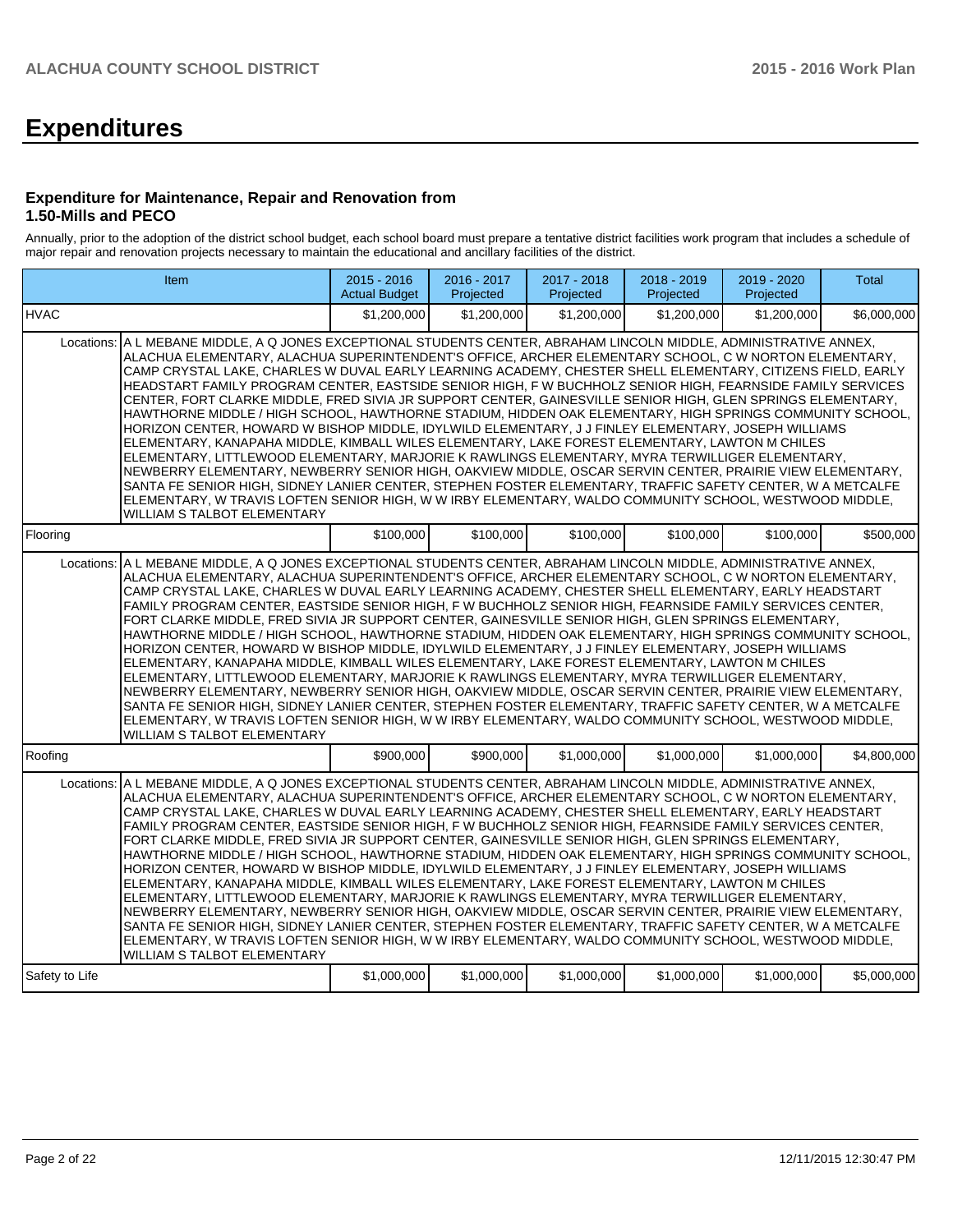| Locations:<br>Fencing<br>Locations:<br>Parking<br>Electrical<br>Fire Alarm<br>Telephone/Intercom System<br><b>Closed Circuit Television</b><br>Paint |                                                                                                                                                                                                                                                                                                                                                                                                                                                                                                                                                                                                                                                                                                                                                                                                                                                                                                                                                                                                                                                                                                                                                                                                                                                                                                                                                                   |           |           |           |           |           |             |
|------------------------------------------------------------------------------------------------------------------------------------------------------|-------------------------------------------------------------------------------------------------------------------------------------------------------------------------------------------------------------------------------------------------------------------------------------------------------------------------------------------------------------------------------------------------------------------------------------------------------------------------------------------------------------------------------------------------------------------------------------------------------------------------------------------------------------------------------------------------------------------------------------------------------------------------------------------------------------------------------------------------------------------------------------------------------------------------------------------------------------------------------------------------------------------------------------------------------------------------------------------------------------------------------------------------------------------------------------------------------------------------------------------------------------------------------------------------------------------------------------------------------------------|-----------|-----------|-----------|-----------|-----------|-------------|
|                                                                                                                                                      | A L MEBANE MIDDLE, A Q JONES EXCEPTIONAL STUDENTS CENTER, ABRAHAM LINCOLN MIDDLE, ADMINISTRATIVE ANNEX,<br>ALACHUA ELEMENTARY, ALACHUA SUPERINTENDENT'S OFFICE, ARCHER ELEMENTARY SCHOOL, C W NORTON ELEMENTARY,<br>CAMP CRYSTAL LAKE, CHARLES W DUVAL EARLY LEARNING ACADEMY, CHESTER SHELL ELEMENTARY, CITIZENS FIELD, EARLY<br>HEADSTART FAMILY PROGRAM CENTER, EASTSIDE SENIOR HIGH, F W BUCHHOLZ SENIOR HIGH, FEARNSIDE FAMILY SERVICES<br>CENTER, FORT CLARKE MIDDLE, FRED SIVIA JR SUPPORT CENTER, GAINESVILLE SENIOR HIGH, GLEN SPRINGS ELEMENTARY,<br>HAWTHORNE MIDDLE / HIGH SCHOOL, HAWTHORNE STADIUM, HIDDEN OAK ELEMENTARY, HIGH SPRINGS COMMUNITY SCHOOL,<br>HORIZON CENTER, HOWARD W BISHOP MIDDLE, IDYLWILD ELEMENTARY, J J FINLEY ELEMENTARY, JOSEPH WILLIAMS<br>ELEMENTARY, KANAPAHA MIDDLE, KIMBALL WILES ELEMENTARY, LAKE FOREST ELEMENTARY, LAWTON M CHILES<br>ELEMENTARY, LITTLEWOOD ELEMENTARY, MARJORIE K RAWLINGS ELEMENTARY, MYRA TERWILLIGER ELEMENTARY,<br>NEWBERRY ELEMENTARY, NEWBERRY SENIOR HIGH, OAKVIEW MIDDLE, OSCAR SERVIN CENTER, PRAIRIE VIEW ELEMENTARY,<br>SANTA FE SENIOR HIGH, SIDNEY LANIER CENTER, STEPHEN FOSTER ELEMENTARY, TRAFFIC SAFETY CENTER, W A METCALFE<br>ELEMENTARY, W TRAVIS LOFTEN SENIOR HIGH, W W IRBY ELEMENTARY, WALDO COMMUNITY SCHOOL, WESTWOOD MIDDLE,<br>WILLIAM S TALBOT ELEMENTARY            |           |           |           |           |           |             |
|                                                                                                                                                      |                                                                                                                                                                                                                                                                                                                                                                                                                                                                                                                                                                                                                                                                                                                                                                                                                                                                                                                                                                                                                                                                                                                                                                                                                                                                                                                                                                   | \$375,000 | \$250,000 | \$250,000 | \$250,000 | \$250,000 | \$1,375,000 |
|                                                                                                                                                      | A L MEBANE MIDDLE, A Q JONES EXCEPTIONAL STUDENTS CENTER, ABRAHAM LINCOLN MIDDLE, ADMINISTRATIVE ANNEX,<br>ALACHUA ELEMENTARY, ALACHUA SUPERINTENDENT'S OFFICE, ARCHER ELEMENTARY SCHOOL, C W NORTON ELEMENTARY,<br>CAMP CRYSTAL LAKE, CHARLES W DUVAL EARLY LEARNING ACADEMY, CHESTER SHELL ELEMENTARY, CITIZENS FIELD, EARLY<br>HEADSTART FAMILY PROGRAM CENTER, EASTSIDE SENIOR HIGH, F W BUCHHOLZ SENIOR HIGH, FEARNSIDE FAMILY SERVICES<br>CENTER, FORT CLARKE MIDDLE, FRED SIVIA JR SUPPORT CENTER, GAINESVILLE SENIOR HIGH, GLEN SPRINGS ELEMENTARY,<br>HAWTHORNE MIDDLE / HIGH SCHOOL, HAWTHORNE STADIUM, HIDDEN OAK ELEMENTARY, HIGH SPRINGS COMMUNITY SCHOOL,<br>HORIZON CENTER, HOWARD W BISHOP MIDDLE, IDYLWILD ELEMENTARY, J J FINLEY ELEMENTARY, JOSEPH WILLIAMS<br>ELEMENTARY, KANAPAHA MIDDLE, KIMBALL WILES ELEMENTARY, LAKE FOREST ELEMENTARY, LAWTON M CHILES<br>ELEMENTARY, LITTLEWOOD ELEMENTARY, MARJORIE K RAWLINGS ELEMENTARY, MYRA TERWILLIGER ELEMENTARY,<br>NEWBERRY ELEMENTARY, NEWBERRY SENIOR HIGH, OAKVIEW MIDDLE, OSCAR SERVIN CENTER, PRAIRIE VIEW ELEMENTARY,<br>SANTA FE SENIOR HIGH. SIDNEY LANIER CENTER. STEPHEN FOSTER ELEMENTARY. TRAFFIC SAFETY CENTER. W A METCALFE<br>ELEMENTARY, W TRAVIS LOFTEN SENIOR HIGH, W W IRBY ELEMENTARY, WALDO COMMUNITY SCHOOL, WESTWOOD MIDDLE,<br><b>WILLIAM S TALBOT ELEMENTARY</b>     |           |           |           |           |           |             |
|                                                                                                                                                      |                                                                                                                                                                                                                                                                                                                                                                                                                                                                                                                                                                                                                                                                                                                                                                                                                                                                                                                                                                                                                                                                                                                                                                                                                                                                                                                                                                   | \$0       | \$0       | \$0       | \$0       | \$0       | \$0         |
|                                                                                                                                                      | Locations: No Locations for this expenditure.                                                                                                                                                                                                                                                                                                                                                                                                                                                                                                                                                                                                                                                                                                                                                                                                                                                                                                                                                                                                                                                                                                                                                                                                                                                                                                                     |           |           |           |           |           |             |
|                                                                                                                                                      |                                                                                                                                                                                                                                                                                                                                                                                                                                                                                                                                                                                                                                                                                                                                                                                                                                                                                                                                                                                                                                                                                                                                                                                                                                                                                                                                                                   | \$0       | \$0       | \$0       | \$0       | \$0       | \$0         |
|                                                                                                                                                      | Locations: No Locations for this expenditure.                                                                                                                                                                                                                                                                                                                                                                                                                                                                                                                                                                                                                                                                                                                                                                                                                                                                                                                                                                                                                                                                                                                                                                                                                                                                                                                     |           |           |           |           |           |             |
|                                                                                                                                                      |                                                                                                                                                                                                                                                                                                                                                                                                                                                                                                                                                                                                                                                                                                                                                                                                                                                                                                                                                                                                                                                                                                                                                                                                                                                                                                                                                                   | \$0       | \$0       | \$0       | \$0       | \$0       | \$0         |
|                                                                                                                                                      | Locations: No Locations for this expenditure.                                                                                                                                                                                                                                                                                                                                                                                                                                                                                                                                                                                                                                                                                                                                                                                                                                                                                                                                                                                                                                                                                                                                                                                                                                                                                                                     |           |           |           |           |           |             |
|                                                                                                                                                      |                                                                                                                                                                                                                                                                                                                                                                                                                                                                                                                                                                                                                                                                                                                                                                                                                                                                                                                                                                                                                                                                                                                                                                                                                                                                                                                                                                   | \$0       | \$0       | \$0       | \$0       | \$0       | \$0         |
|                                                                                                                                                      | Locations: No Locations for this expenditure.                                                                                                                                                                                                                                                                                                                                                                                                                                                                                                                                                                                                                                                                                                                                                                                                                                                                                                                                                                                                                                                                                                                                                                                                                                                                                                                     |           |           |           |           |           |             |
|                                                                                                                                                      |                                                                                                                                                                                                                                                                                                                                                                                                                                                                                                                                                                                                                                                                                                                                                                                                                                                                                                                                                                                                                                                                                                                                                                                                                                                                                                                                                                   | \$0       | \$0       | \$0       | \$0       | \$0       | \$0         |
|                                                                                                                                                      | Locations: No Locations for this expenditure.                                                                                                                                                                                                                                                                                                                                                                                                                                                                                                                                                                                                                                                                                                                                                                                                                                                                                                                                                                                                                                                                                                                                                                                                                                                                                                                     |           |           |           |           |           |             |
|                                                                                                                                                      |                                                                                                                                                                                                                                                                                                                                                                                                                                                                                                                                                                                                                                                                                                                                                                                                                                                                                                                                                                                                                                                                                                                                                                                                                                                                                                                                                                   | \$200,000 | \$200,000 | \$200,000 | \$200,000 | \$200,000 | \$1,000,000 |
| Maintenance/Repair                                                                                                                                   | Locations: A L MEBANE MIDDLE, A Q JONES EXCEPTIONAL STUDENTS CENTER, ABRAHAM LINCOLN MIDDLE, ADMINISTRATIVE ANNEX,<br>ALACHUA ELEMENTARY, ALACHUA SUPERINTENDENT'S OFFICE, ARCHER ELEMENTARY SCHOOL, C W NORTON ELEMENTARY,<br>CAMP CRYSTAL LAKE, CHARLES W DUVAL EARLY LEARNING ACADEMY, CHESTER SHELL ELEMENTARY, CITIZENS FIELD, EARLY<br>HEADSTART FAMILY PROGRAM CENTER, EASTSIDE SENIOR HIGH, F W BUCHHOLZ SENIOR HIGH, FEARNSIDE FAMILY SERVICES<br>CENTER. FORT CLARKE MIDDLE. FRED SIVIA JR SUPPORT CENTER. GAINESVILLE SENIOR HIGH. GLEN SPRINGS ELEMENTARY.<br>HAWTHORNE MIDDLE / HIGH SCHOOL, HAWTHORNE STADIUM, HIDDEN OAK ELEMENTARY, HIGH SPRINGS COMMUNITY SCHOOL,<br>HORIZON CENTER, HOWARD W BISHOP MIDDLE, IDYLWILD ELEMENTARY, J J FINLEY ELEMENTARY, JOSEPH WILLIAMS<br>ELEMENTARY, KANAPAHA MIDDLE, KIMBALL WILES ELEMENTARY, LAKE FOREST ELEMENTARY, LAWTON M CHILES<br>ELEMENTARY, LITTLEWOOD ELEMENTARY, MARJORIE K RAWLINGS ELEMENTARY, MYRA TERWILLIGER ELEMENTARY,<br>NEWBERRY ELEMENTARY, NEWBERRY SENIOR HIGH, OAKVIEW MIDDLE, OSCAR SERVIN CENTER, PRAIRIE VIEW ELEMENTARY,<br>SANTA FE SENIOR HIGH, SIDNEY LANIER CENTER, STEPHEN FOSTER ELEMENTARY, TRAFFIC SAFETY CENTER, W A METCALFE<br>ELEMENTARY, W TRAVIS LOFTEN SENIOR HIGH, W W IRBY ELEMENTARY, WALDO COMMUNITY SCHOOL, WESTWOOD MIDDLE,<br>WILLIAM S TALBOT ELEMENTARY | \$474,000 | \$405,769 | \$283,148 | \$553,020 | \$260,040 | \$1,975,977 |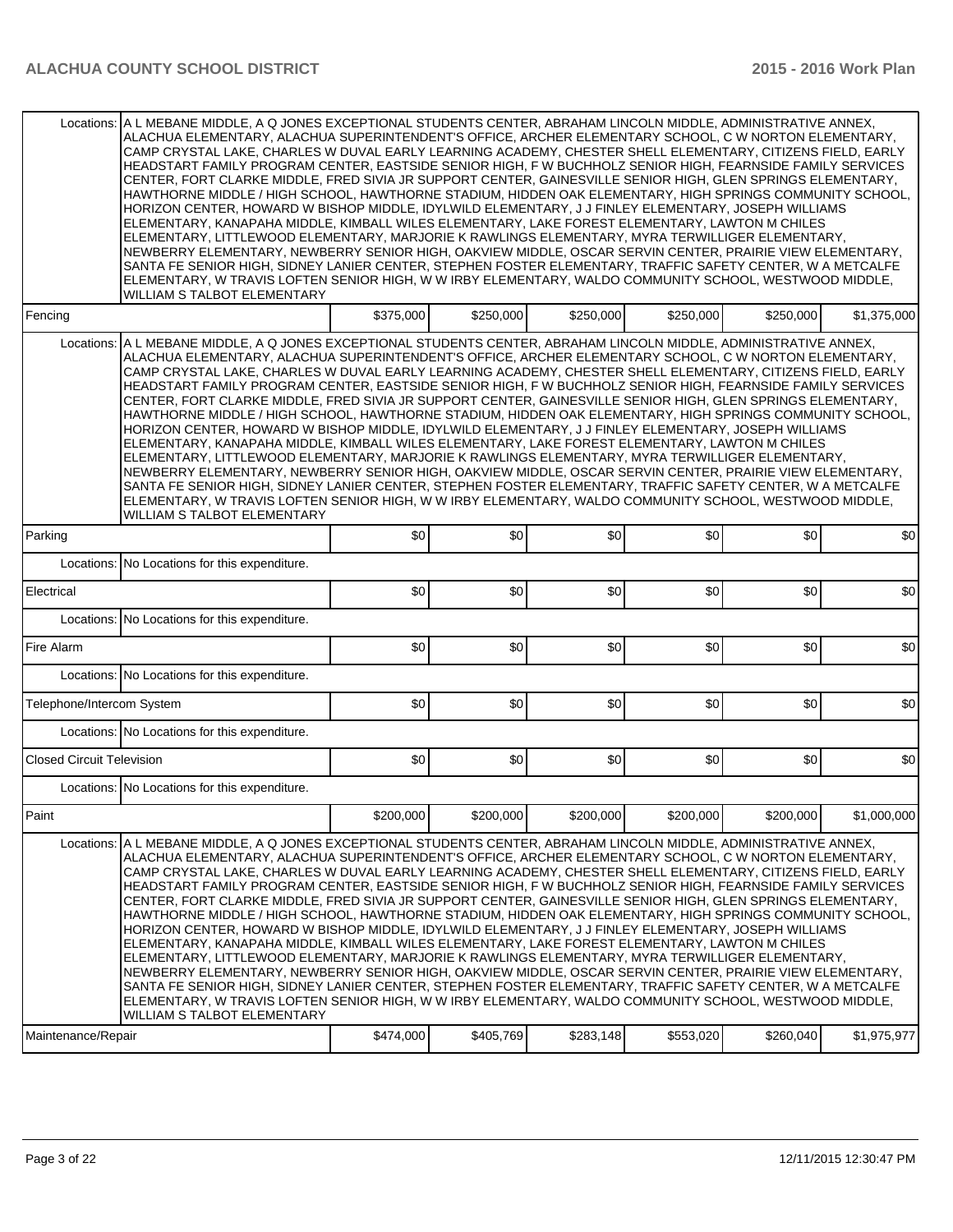| Locations:   A L MEBANE MIDDLE, A Q JONES EXCEPTIONAL STUDENTS CENTER, ABRAHAM LINCOLN MIDDLE, ADMINISTRATIVE ANNEX, |             |             |             |             |             |              |
|----------------------------------------------------------------------------------------------------------------------|-------------|-------------|-------------|-------------|-------------|--------------|
| ALACHUA ELEMENTARY, ALACHUA SUPERINTENDENT'S OFFICE, ARCHER ELEMENTARY SCHOOL, C W NORTON ELEMENTARY,                |             |             |             |             |             |              |
| CAMP CRYSTAL LAKE, CHARLES W DUVAL EARLY LEARNING ACADEMY, CHESTER SHELL ELEMENTARY, CITIZENS FIELD, EARLY           |             |             |             |             |             |              |
| HEADSTART FAMILY PROGRAM CENTER, EASTSIDE SENIOR HIGH, F W BUCHHOLZ SENIOR HIGH, FEARNSIDE FAMILY SERVICES           |             |             |             |             |             |              |
| CENTER, FORT CLARKE MIDDLE, FRED SIVIA JR SUPPORT CENTER, GAINESVILLE SENIOR HIGH, GLEN SPRINGS ELEMENTARY,          |             |             |             |             |             |              |
| HAWTHORNE MIDDLE / HIGH SCHOOL, HAWTHORNE STADIUM, HIDDEN OAK ELEMENTARY, HIGH SPRINGS COMMUNITY SCHOOL,             |             |             |             |             |             |              |
| HORIZON CENTER. HOWARD W BISHOP MIDDLE. IDYLWILD ELEMENTARY. J J FINLEY ELEMENTARY. JOSEPH WILLIAMS                  |             |             |             |             |             |              |
| ELEMENTARY, KANAPAHA MIDDLE, KIMBALL WILES ELEMENTARY, LAKE FOREST ELEMENTARY, LAWTON M CHILES                       |             |             |             |             |             |              |
| ELEMENTARY, LITTLEWOOD ELEMENTARY, MARJORIE K RAWLINGS ELEMENTARY, Meadowbrook, MYRA TERWILLIGER                     |             |             |             |             |             |              |
| IELEMENTARY, NEWBERRY ELEMENTARY, NEWBERRY SENIOR HIGH, OAKVIEW MIDDLE, OSCAR SERVIN CENTER, PRAIRIE VIEW            |             |             |             |             |             |              |
| ELEMENTARY, SANTA FE SENIOR HIGH, SIDNEY LANIER CENTER, STEPHEN FOSTER ELEMENTARY, TRAFFIC SAFETY CENTER, W          |             |             |             |             |             |              |
| A METCALFE ELEMENTARY. W TRAVIS LOFTEN SENIOR HIGH. W W IRBY ELEMENTARY. WALDO COMMUNITY SCHOOL.                     |             |             |             |             |             |              |
| IWESTWOOD MIDDLE, WILLIAM S TALBOT ELEMENTARY                                                                        |             |             |             |             |             |              |
| Sub Total: I                                                                                                         | \$4,249,000 | \$4,055,769 | \$4,033,148 | \$4,303,020 | \$4,010,040 | \$20,650,977 |

| <b>PECO Maintenance Expenditures</b> | \$852,327   | \$1.193.258 | \$1,326,272 | \$1,571,891 | \$1.698.422 | \$6,642,170  |
|--------------------------------------|-------------|-------------|-------------|-------------|-------------|--------------|
| 1.50 Mill Sub Total: I               | \$4,321,881 | \$3,797,511 | \$3,641,876 | \$3,716,129 | \$3.296.618 | \$18,774,015 |

| <b>Other Items</b>                                                                                                                                                                                                                                                                                                                                                                                                                                                                                                                                                                                                                                                                                                                                                                                                                                                                                                                                                                                                                                                                                                                                                                                                                                                                                                                                               | $2015 - 2016$<br><b>Actual Budget</b> | 2016 - 2017<br>Projected | 2017 - 2018<br>Projected | $2018 - 2019$<br>Projected | 2019 - 2020<br>Projected | <b>Total</b> |  |  |  |
|------------------------------------------------------------------------------------------------------------------------------------------------------------------------------------------------------------------------------------------------------------------------------------------------------------------------------------------------------------------------------------------------------------------------------------------------------------------------------------------------------------------------------------------------------------------------------------------------------------------------------------------------------------------------------------------------------------------------------------------------------------------------------------------------------------------------------------------------------------------------------------------------------------------------------------------------------------------------------------------------------------------------------------------------------------------------------------------------------------------------------------------------------------------------------------------------------------------------------------------------------------------------------------------------------------------------------------------------------------------|---------------------------------------|--------------------------|--------------------------|----------------------------|--------------------------|--------------|--|--|--|
| (N) Environmental Issues & Remediation                                                                                                                                                                                                                                                                                                                                                                                                                                                                                                                                                                                                                                                                                                                                                                                                                                                                                                                                                                                                                                                                                                                                                                                                                                                                                                                           | \$75,000                              | \$100,000                | \$100,000                | \$100,000                  | \$100,000                | \$475,000    |  |  |  |
| Locations A L MEBANE MIDDLE, A Q JONES EXCEPTIONAL STUDENTS CENTER, ABRAHAM LINCOLN MIDDLE, ADMINISTRATIVE ANNEX,<br>ALACHUA ELEMENTARY, ALACHUA SUPERINTENDENT'S OFFICE, ARCHER ELEMENTARY SCHOOL, C W NORTON ELEMENTARY,<br>CAMP CRYSTAL LAKE, CHARLES W DUVAL EARLY LEARNING ACADEMY, CHESTER SHELL ELEMENTARY, CITIZENS FIELD,<br>EARLY HEADSTART FAMILY PROGRAM CENTER, EASTSIDE SENIOR HIGH, FW BUCHHOLZ SENIOR HIGH, FEARNSIDE FAMILY<br>SERVICES CENTER. FORT CLARKE MIDDLE, FRED SIVIA JR SUPPORT CENTER, GAINESVILLE SENIOR HIGH, GLEN SPRINGS<br>ELEMENTARY, HAWTHORNE MIDDLE / HIGH SCHOOL, HAWTHORNE STADIUM, HIDDEN OAK ELEMENTARY, HIGH SPRINGS<br>COMMUNITY SCHOOL, HORIZON CENTER, HOWARD W BISHOP MIDDLE, IDYLWILD ELEMENTARY, J J FINLEY ELEMENTARY,<br>JOSEPH WILLIAMS ELEMENTARY, KANAPAHA MIDDLE, KIMBALL WILES ELEMENTARY, LAKE FOREST ELEMENTARY, LAWTON M<br>CHILES ELEMENTARY, LITTLEWOOD ELEMENTARY, MARJORIE K RAWLINGS ELEMENTARY, MYRA TERWILLIGER ELEMENTARY,<br>NEWBERRY ELEMENTARY, NEWBERRY SENIOR HIGH, OAKVIEW MIDDLE, OSCAR SERVIN CENTER, PRAIRIE VIEW<br>ELEMENTARY, SANTA FE SENIOR HIGH, SIDNEY LANIER CENTER, STEPHEN FOSTER ELEMENTARY, TRAFFIC SAFETY CENTER,<br>W A METCALFE ELEMENTARY, W TRAVIS LOFTEN SENIOR HIGH, W W IRBY ELEMENTARY, WALDO COMMUNITY SCHOOL,<br>WESTWOOD MIDDLE, WILLIAM S TALBOT ELEMENTARY  |                                       |                          |                          |                            |                          |              |  |  |  |
| (P) Relocatable Moves & Renovations                                                                                                                                                                                                                                                                                                                                                                                                                                                                                                                                                                                                                                                                                                                                                                                                                                                                                                                                                                                                                                                                                                                                                                                                                                                                                                                              | \$300,000                             | \$150,000                | \$150,000                | \$150,000                  | \$150,000                | \$900,000    |  |  |  |
| Locations A L MEBANE MIDDLE. A Q JONES EXCEPTIONAL STUDENTS CENTER. ABRAHAM LINCOLN MIDDLE. ADMINISTRATIVE ANNEX.<br>ALACHUA ELEMENTARY, ALACHUA SUPERINTENDENT'S OFFICE, ARCHER ELEMENTARY SCHOOL, C W NORTON ELEMENTARY,<br>CAMP CRYSTAL LAKE, CHARLES W DUVAL EARLY LEARNING ACADEMY, CHESTER SHELL ELEMENTARY, CITIZENS FIELD,<br>EARLY HEADSTART FAMILY PROGRAM CENTER, EASTSIDE SENIOR HIGH, F W BUCHHOLZ SENIOR HIGH, FEARNSIDE FAMILY<br>SERVICES CENTER, FORT CLARKE MIDDLE, FRED SIVIA JR SUPPORT CENTER, GAINESVILLE SENIOR HIGH, GLEN SPRINGS<br>ELEMENTARY, HAWTHORNE MIDDLE / HIGH SCHOOL, HAWTHORNE STADIUM, HIDDEN OAK ELEMENTARY, HIGH SPRINGS<br>COMMUNITY SCHOOL, HORIZON CENTER, HOWARD W BISHOP MIDDLE, IDYLWILD ELEMENTARY, J J FINLEY ELEMENTARY,<br>JOSEPH WILLIAMS ELEMENTARY. KANAPAHA MIDDLE. KIMBALL WILES ELEMENTARY. LAKE FOREST ELEMENTARY. LAWTON M<br>CHILES ELEMENTARY, LITTLEWOOD ELEMENTARY, MARJORIE K RAWLINGS ELEMENTARY, MYRA TERWILLIGER ELEMENTARY,<br>NEWBERRY ELEMENTARY, NEWBERRY SENIOR HIGH, OAKVIEW MIDDLE, OSCAR SERVIN CENTER, PRAIRIE VIEW<br>ELEMENTARY, SANTA FE SENIOR HIGH, SIDNEY LANIER CENTER, STEPHEN FOSTER ELEMENTARY, TRAFFIC SAFETY CENTER,<br>W A METCALFE ELEMENTARY, W TRAVIS LOFTEN SENIOR HIGH, W W IRBY ELEMENTARY, WALDO COMMUNITY SCHOOL,<br>WESTWOOD MIDDLE, WILLIAM S TALBOT ELEMENTARY |                                       |                          |                          |                            |                          |              |  |  |  |
| (G) Athletic Enhancement - Refinish Wood Gym<br>Floors                                                                                                                                                                                                                                                                                                                                                                                                                                                                                                                                                                                                                                                                                                                                                                                                                                                                                                                                                                                                                                                                                                                                                                                                                                                                                                           | \$150,000                             | \$150,000                | \$150,000                | \$200,000                  | \$200,000                | \$850,000    |  |  |  |
| Locations A L MEBANE MIDDLE, ABRAHAM LINCOLN MIDDLE, EASTSIDE SENIOR HIGH, F W BUCHHOLZ SENIOR HIGH, GAINESVILLE<br>SENIOR HIGH, HAWTHORNE MIDDLE / HIGH SCHOOL, NEWBERRY SENIOR HIGH                                                                                                                                                                                                                                                                                                                                                                                                                                                                                                                                                                                                                                                                                                                                                                                                                                                                                                                                                                                                                                                                                                                                                                            |                                       |                          |                          |                            |                          |              |  |  |  |
| (J) Fixed Furnishings and Equipment Replacement                                                                                                                                                                                                                                                                                                                                                                                                                                                                                                                                                                                                                                                                                                                                                                                                                                                                                                                                                                                                                                                                                                                                                                                                                                                                                                                  | \$10,000                              | \$50,000                 | \$50,000                 | \$50,000                   | \$50,000                 | \$210,000    |  |  |  |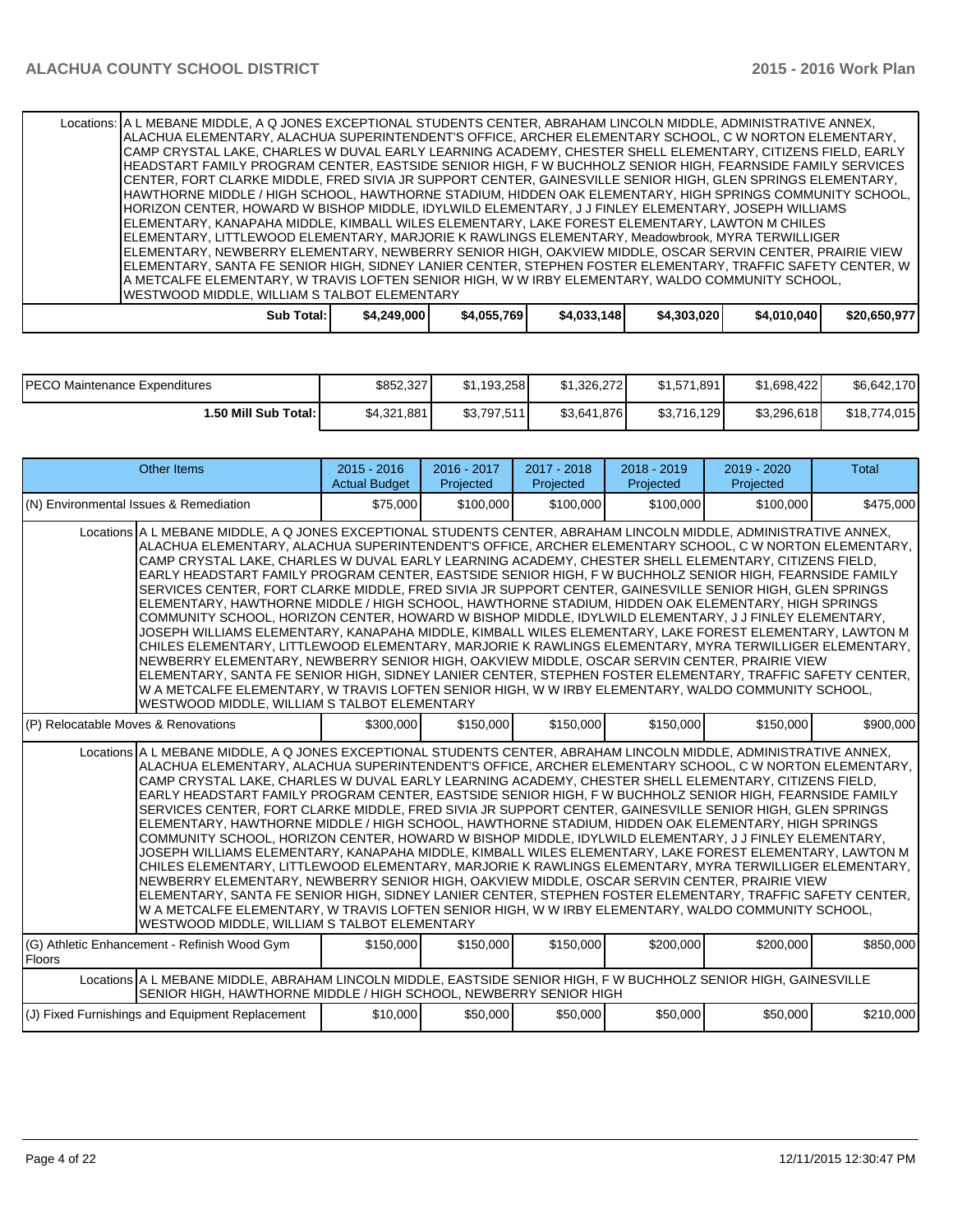| Locations A L MEBANE MIDDLE, A Q JONES EXCEPTIONAL STUDENTS CENTER, ABRAHAM LINCOLN MIDDLE, ADMINISTRATIVE ANNEX,<br>ALACHUA ELEMENTARY, ALACHUA SUPERINTENDENT'S OFFICE, ARCHER ELEMENTARY SCHOOL, C W NORTON ELEMENTARY,<br>CAMP CRYSTAL LAKE, CHARLES W DUVAL EARLY LEARNING ACADEMY, CHESTER SHELL ELEMENTARY, CITIZENS FIELD,<br>EARLY HEADSTART FAMILY PROGRAM CENTER, EASTSIDE SENIOR HIGH, F W BUCHHOLZ SENIOR HIGH, FEARNSIDE FAMILY<br>SERVICES CENTER, FORT CLARKE MIDDLE, FRED SIVIA JR SUPPORT CENTER, GAINESVILLE SENIOR HIGH, GLEN SPRINGS<br>ELEMENTARY, HAWTHORNE MIDDLE / HIGH SCHOOL, HAWTHORNE STADIUM, HIDDEN OAK ELEMENTARY, HIGH SPRINGS<br>COMMUNITY SCHOOL, HORIZON CENTER, HOWARD W BISHOP MIDDLE, IDYLWILD ELEMENTARY, J J FINLEY ELEMENTARY,<br>JOSEPH WILLIAMS ELEMENTARY, KANAPAHA MIDDLE, KIMBALL WILES ELEMENTARY, LAKE FOREST ELEMENTARY, LAWTON M<br>CHILES ELEMENTARY, LITTLEWOOD ELEMENTARY, MARJORIE K RAWLINGS ELEMENTARY, MYRA TERWILLIGER ELEMENTARY,<br>NEWBERRY ELEMENTARY, NEWBERRY SENIOR HIGH, OAKVIEW MIDDLE, OSCAR SERVIN CENTER, PRAIRIE VIEW<br>ELEMENTARY, SANTA FE SENIOR HIGH, SIDNEY LANIER CENTER, STEPHEN FOSTER ELEMENTARY, TRAFFIC SAFETY CENTER,<br>W A METCALFE ELEMENTARY, W TRAVIS LOFTEN SENIOR HIGH, W W IRBY ELEMENTARY, WALDO COMMUNITY SCHOOL,<br>WESTWOOD MIDDLE, WILLIAM S TALBOT ELEMENTARY |           |           |           |           |           |           |
|------------------------------------------------------------------------------------------------------------------------------------------------------------------------------------------------------------------------------------------------------------------------------------------------------------------------------------------------------------------------------------------------------------------------------------------------------------------------------------------------------------------------------------------------------------------------------------------------------------------------------------------------------------------------------------------------------------------------------------------------------------------------------------------------------------------------------------------------------------------------------------------------------------------------------------------------------------------------------------------------------------------------------------------------------------------------------------------------------------------------------------------------------------------------------------------------------------------------------------------------------------------------------------------------------------------------------------------------------------------|-----------|-----------|-----------|-----------|-----------|-----------|
| (T) Technology Communications Upgrades                                                                                                                                                                                                                                                                                                                                                                                                                                                                                                                                                                                                                                                                                                                                                                                                                                                                                                                                                                                                                                                                                                                                                                                                                                                                                                                           | \$75,000  | \$75,000  | \$75,000  | \$75,000  | \$75,000  | \$375.000 |
| Locations A L MEBANE MIDDLE, A Q JONES EXCEPTIONAL STUDENTS CENTER, ABRAHAM LINCOLN MIDDLE, ADMINISTRATIVE ANNEX,<br>ALACHUA ELEMENTARY, ALACHUA SUPERINTENDENT'S OFFICE, ARCHER ELEMENTARY SCHOOL, C W NORTON ELEMENTARY,<br>CAMP CRYSTAL LAKE, CHARLES W DUVAL EARLY LEARNING ACADEMY, CHESTER SHELL ELEMENTARY, CITIZENS FIELD,<br>EARLY HEADSTART FAMILY PROGRAM CENTER, EASTSIDE SENIOR HIGH, F W BUCHHOLZ SENIOR HIGH, FEARNSIDE FAMILY<br>SERVICES CENTER, FORT CLARKE MIDDLE, FRED SIVIA JR SUPPORT CENTER, GAINESVILLE SENIOR HIGH, GLEN SPRINGS<br>ELEMENTARY, HAWTHORNE MIDDLE / HIGH SCHOOL, HAWTHORNE STADIUM, HIDDEN OAK ELEMENTARY, HIGH SPRINGS<br>COMMUNITY SCHOOL, HORIZON CENTER, HOWARD W BISHOP MIDDLE, IDYLWILD ELEMENTARY, J J FINLEY ELEMENTARY,<br>JOSEPH WILLIAMS ELEMENTARY, KANAPAHA MIDDLE, KIMBALL WILES ELEMENTARY, LAKE FOREST ELEMENTARY, LAWTON M<br>CHILES ELEMENTARY, LITTLEWOOD ELEMENTARY, MARJORIE K RAWLINGS ELEMENTARY, MYRA TERWILLIGER ELEMENTARY,<br>NEWBERRY ELEMENTARY, NEWBERRY SENIOR HIGH, OAKVIEW MIDDLE, OSCAR SERVIN CENTER, PRAIRIE VIEW<br>ELEMENTARY, SANTA FE SENIOR HIGH, SIDNEY LANIER CENTER, STEPHEN FOSTER ELEMENTARY, TRAFFIC SAFETY CENTER,<br>W A METCALFE ELEMENTARY, W TRAVIS LOFTEN SENIOR HIGH, W W IRBY ELEMENTARY, WALDO COMMUNITY SCHOOL,<br>WESTWOOD MIDDLE, WILLIAM S TALBOT ELEMENTARY |           |           |           |           |           |           |
| (W) Energy Conservation Program                                                                                                                                                                                                                                                                                                                                                                                                                                                                                                                                                                                                                                                                                                                                                                                                                                                                                                                                                                                                                                                                                                                                                                                                                                                                                                                                  | \$25,000  | \$100,000 | \$100,000 | \$100,000 | \$100,000 | \$425,000 |
| Locations A L MEBANE MIDDLE, A Q JONES EXCEPTIONAL STUDENTS CENTER, ABRAHAM LINCOLN MIDDLE, ADMINISTRATIVE ANNEX,<br>ALACHUA ELEMENTARY, ALACHUA SUPERINTENDENT'S OFFICE, ARCHER ELEMENTARY SCHOOL, C W NORTON ELEMENTARY,<br>CAMP CRYSTAL LAKE, CHARLES W DUVAL EARLY LEARNING ACADEMY, CHESTER SHELL ELEMENTARY, CITIZENS FIELD,<br>EARLY HEADSTART FAMILY PROGRAM CENTER, EASTSIDE SENIOR HIGH, F W BUCHHOLZ SENIOR HIGH, FEARNSIDE FAMILY<br>SERVICES CENTER, FORT CLARKE MIDDLE, FRED SIVIA JR SUPPORT CENTER, GAINESVILLE SENIOR HIGH, GLEN SPRINGS<br>ELEMENTARY, HAWTHORNE MIDDLE / HIGH SCHOOL, HAWTHORNE STADIUM, HIDDEN OAK ELEMENTARY, HIGH SPRINGS<br>COMMUNITY SCHOOL, HORIZON CENTER, HOWARD W BISHOP MIDDLE, IDYLWILD ELEMENTARY, J J FINLEY ELEMENTARY,<br>JOSEPH WILLIAMS ELEMENTARY, KANAPAHA MIDDLE, KIMBALL WILES ELEMENTARY, LAKE FOREST ELEMENTARY, LAWTON M<br>CHILES ELEMENTARY, LITTLEWOOD ELEMENTARY, MARJORIE K RAWLINGS ELEMENTARY, MYRA TERWILLIGER ELEMENTARY,<br>NEWBERRY ELEMENTARY, NEWBERRY SENIOR HIGH, OAKVIEW MIDDLE, OSCAR SERVIN CENTER, PRAIRIE VIEW<br>ELEMENTARY, SANTA FE SENIOR HIGH, SIDNEY LANIER CENTER, STEPHEN FOSTER ELEMENTARY, TRAFFIC SAFETY CENTER,<br>W A METCALFE ELEMENTARY, W TRAVIS LOFTEN SENIOR HIGH, W W IRBY ELEMENTARY, WALDO COMMUNITY SCHOOL,<br>WESTWOOD MIDDLE, WILLIAM S TALBOT ELEMENTARY |           |           |           |           |           |           |
| (U) Consulting Services                                                                                                                                                                                                                                                                                                                                                                                                                                                                                                                                                                                                                                                                                                                                                                                                                                                                                                                                                                                                                                                                                                                                                                                                                                                                                                                                          | \$100,000 | \$100,000 | \$100,000 | \$100,000 | \$100,000 | \$500,000 |
| Locations A L MEBANE MIDDLE, A Q JONES EXCEPTIONAL STUDENTS CENTER, ABRAHAM LINCOLN MIDDLE, ADMINISTRATIVE ANNEX,<br>ALACHUA ELEMENTARY, ALACHUA SUPERINTENDENT'S OFFICE, ARCHER ELEMENTARY SCHOOL, C W NORTON ELEMENTARY,<br>CAMP CRYSTAL LAKE, CHARLES W DUVAL EARLY LEARNING ACADEMY, CHESTER SHELL ELEMENTARY, CITIZENS FIELD,<br>EARLY HEADSTART FAMILY PROGRAM CENTER, EASTSIDE SENIOR HIGH, F W BUCHHOLZ SENIOR HIGH, FEARNSIDE FAMILY<br>SERVICES CENTER, FORT CLARKE MIDDLE, FRED SIVIA JR SUPPORT CENTER, GAINESVILLE SENIOR HIGH, GLEN SPRINGS<br>ELEMENTARY, HAWTHORNE MIDDLE / HIGH SCHOOL, HAWTHORNE STADIUM, HIDDEN OAK ELEMENTARY, HIGH SPRINGS<br>COMMUNITY SCHOOL, HORIZON CENTER, HOWARD W BISHOP MIDDLE, IDYLWILD ELEMENTARY, J J FINLEY ELEMENTARY,<br>JOSEPH WILLIAMS ELEMENTARY, KANAPAHA MIDDLE, KIMBALL WILES ELEMENTARY, LAKE FOREST ELEMENTARY, LAWTON M<br>CHILES ELEMENTARY, LITTLEWOOD ELEMENTARY, MARJORIE K RAWLINGS ELEMENTARY, MYRA TERWILLIGER ELEMENTARY,<br>NEWBERRY ELEMENTARY, NEWBERRY SENIOR HIGH, OAKVIEW MIDDLE, OSCAR SERVIN CENTER, PRAIRIE VIEW<br>ELEMENTARY, SANTA FE SENIOR HIGH, SIDNEY LANIER CENTER, STEPHEN FOSTER ELEMENTARY, TRAFFIC SAFETY CENTER,<br>W A METCALFE ELEMENTARY, W TRAVIS LOFTEN SENIOR HIGH, W W IRBY ELEMENTARY, WALDO COMMUNITY SCHOOL,<br>WESTWOOD MIDDLE, WILLIAM S TALBOT ELEMENTARY |           |           |           |           |           |           |
| (Z) Construction Contingency                                                                                                                                                                                                                                                                                                                                                                                                                                                                                                                                                                                                                                                                                                                                                                                                                                                                                                                                                                                                                                                                                                                                                                                                                                                                                                                                     | \$5,208   | \$0]      | \$0       | \$0       | \$0       | \$5,208   |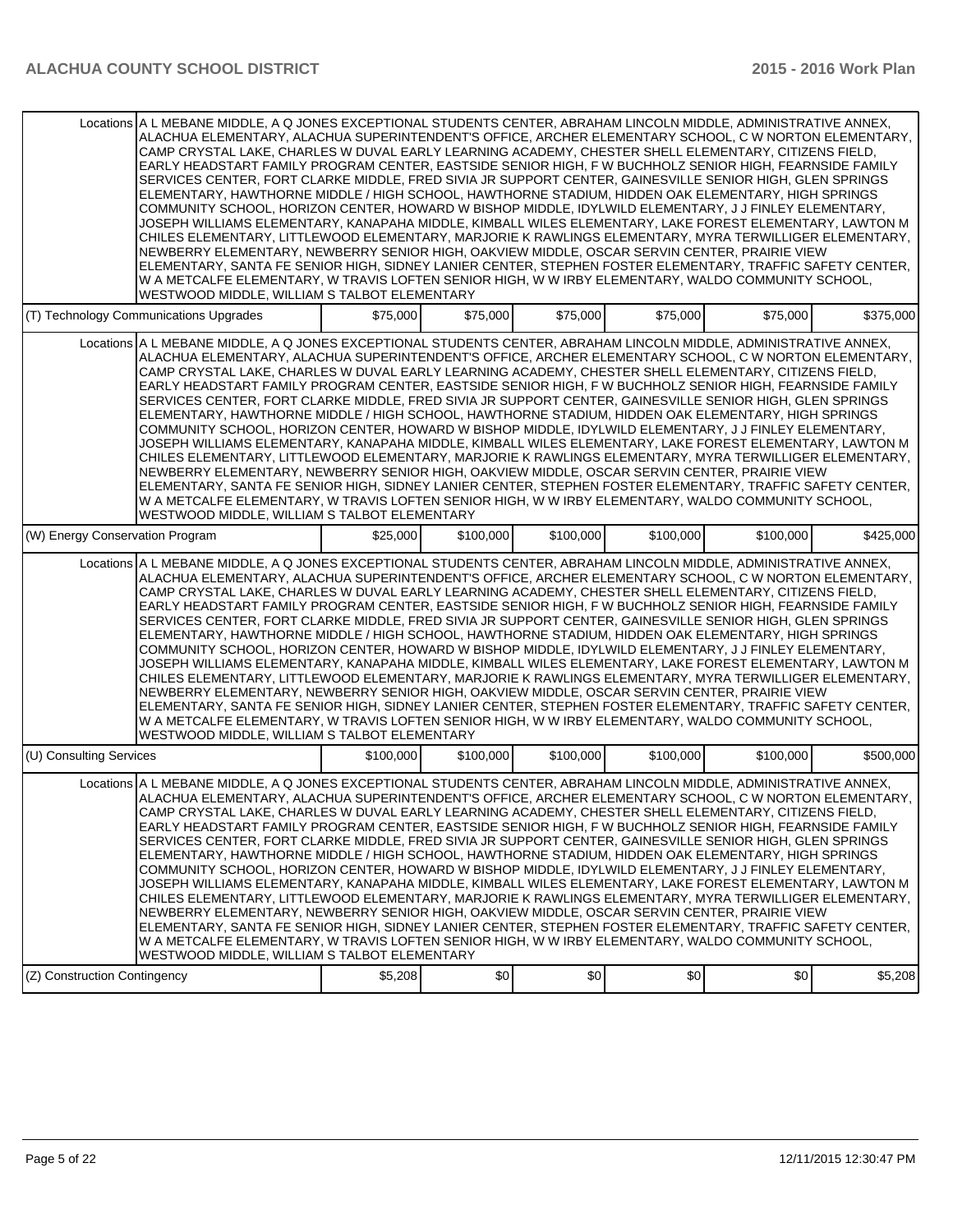| Locations A L MEBANE MIDDLE, A Q JONES EXCEPTIONAL STUDENTS CENTER, ABRAHAM LINCOLN MIDDLE, ADMINISTRATIVE ANNEX,<br>ALACHUA ELEMENTARY, ALACHUA SUPERINTENDENT'S OFFICE, ARCHER ELEMENTARY SCHOOL, C W NORTON ELEMENTARY,<br>CAMP CRYSTAL LAKE, CHARLES W DUVAL EARLY LEARNING ACADEMY, CHESTER SHELL ELEMENTARY, CITIZENS FIELD,<br>EARLY HEADSTART FAMILY PROGRAM CENTER, EASTSIDE SENIOR HIGH, FW BUCHHOLZ SENIOR HIGH, FEARNSIDE FAMILY<br>SERVICES CENTER, FORT CLARKE MIDDLE, FRED SIVIA JR SUPPORT CENTER, GAINESVILLE SENIOR HIGH, GLEN SPRINGS<br>ELEMENTARY, HAWTHORNE MIDDLE / HIGH SCHOOL, HAWTHORNE STADIUM, HIDDEN OAK ELEMENTARY, HIGH SPRINGS<br>COMMUNITY SCHOOL, HORIZON CENTER, HOWARD W BISHOP MIDDLE, IDYLWILD ELEMENTARY, J J FINLEY ELEMENTARY,<br>JOSEPH WILLIAMS ELEMENTARY, KANAPAHA MIDDLE, KIMBALL WILES ELEMENTARY, LAKE FOREST ELEMENTARY, LAWTON M<br>CHILES ELEMENTARY, LITTLEWOOD ELEMENTARY, MARJORIE K RAWLINGS ELEMENTARY, MYRA TERWILLIGER ELEMENTARY,<br>NEWBERRY ELEMENTARY, NEWBERRY SENIOR HIGH, OAKVIEW MIDDLE, OSCAR SERVIN CENTER, PRAIRIE VIEW<br>ELEMENTARY, SANTA FE SENIOR HIGH, SIDNEY LANIER CENTER, STEPHEN FOSTER ELEMENTARY, TRAFFIC SAFETY CENTER,<br>W A METCALFE ELEMENTARY, W TRAVIS LOFTEN SENIOR HIGH, W W IRBY ELEMENTARY, WALDO COMMUNITY SCHOOL,<br>WESTWOOD MIDDLE, WILLIAM S TALBOT ELEMENTARY               |          |           |           |           |           |           |
|-------------------------------------------------------------------------------------------------------------------------------------------------------------------------------------------------------------------------------------------------------------------------------------------------------------------------------------------------------------------------------------------------------------------------------------------------------------------------------------------------------------------------------------------------------------------------------------------------------------------------------------------------------------------------------------------------------------------------------------------------------------------------------------------------------------------------------------------------------------------------------------------------------------------------------------------------------------------------------------------------------------------------------------------------------------------------------------------------------------------------------------------------------------------------------------------------------------------------------------------------------------------------------------------------------------------------------------------------------------------------------|----------|-----------|-----------|-----------|-----------|-----------|
| (U) School Concurrency Management                                                                                                                                                                                                                                                                                                                                                                                                                                                                                                                                                                                                                                                                                                                                                                                                                                                                                                                                                                                                                                                                                                                                                                                                                                                                                                                                             | \$35,000 | \$35,000  | \$35,000  | \$35,000  | \$35,000  | \$175.000 |
| Locations A L MEBANE MIDDLE, A Q JONES EXCEPTIONAL STUDENTS CENTER, ABRAHAM LINCOLN MIDDLE, ADMINISTRATIVE ANNEX,<br>ALACHUA ELEMENTARY, ALACHUA SUPERINTENDENT'S OFFICE, ARCHER ELEMENTARY SCHOOL, C W NORTON ELEMENTARY,<br>CAMP CRYSTAL LAKE, CHARLES W DUVAL EARLY LEARNING ACADEMY, CHESTER SHELL ELEMENTARY, CITIZENS FIELD,<br>EARLY HEADSTART FAMILY PROGRAM CENTER, EASTSIDE SENIOR HIGH, F W BUCHHOLZ SENIOR HIGH, FEARNSIDE FAMILY<br>SERVICES CENTER, FORT CLARKE MIDDLE, FRED SIVIA JR SUPPORT CENTER, GAINESVILLE SENIOR HIGH, GLEN SPRINGS<br>ELEMENTARY, HAWTHORNE MIDDLE / HIGH SCHOOL, HAWTHORNE STADIUM, HIDDEN OAK ELEMENTARY, HIGH SPRINGS<br>COMMUNITY SCHOOL, HORIZON CENTER, HOWARD W BISHOP MIDDLE, IDYLWILD ELEMENTARY, J J FINLEY ELEMENTARY,<br>JOSEPH WILLIAMS ELEMENTARY, KANAPAHA MIDDLE, KIMBALL WILES ELEMENTARY, LAKE FOREST ELEMENTARY, LAWTON M<br>CHILES ELEMENTARY, LITTLEWOOD ELEMENTARY, MARJORIE K RAWLINGS ELEMENTARY, Meadowbrook, MYRA TERWILLIGER<br>ELEMENTARY, NEWBERRY ELEMENTARY, NEWBERRY SENIOR HIGH, OAKVIEW MIDDLE, OSCAR SERVIN CENTER, PRAIRIE<br>VIEW ELEMENTARY, SANTA FE SENIOR HIGH, SIDNEY LANIER CENTER, STEPHEN FOSTER ELEMENTARY, TRAFFIC SAFETY<br>CENTER, W A METCALFE ELEMENTARY, W TRAVIS LOFTEN SENIOR HIGH, W W IRBY ELEMENTARY, WALDO COMMUNITY<br>SCHOOL, WESTWOOD MIDDLE, WILLIAM S TALBOT ELEMENTARY |          |           |           |           |           |           |
| (K) ADA Corrections DW                                                                                                                                                                                                                                                                                                                                                                                                                                                                                                                                                                                                                                                                                                                                                                                                                                                                                                                                                                                                                                                                                                                                                                                                                                                                                                                                                        | \$75,000 | \$100,000 | \$100,000 | \$100,000 | \$100,000 | \$475,000 |
| Locations A L MEBANE MIDDLE, A Q JONES EXCEPTIONAL STUDENTS CENTER, ABRAHAM LINCOLN MIDDLE, ADMINISTRATIVE ANNEX,<br>ALACHUA ELEMENTARY, ALACHUA SUPERINTENDENT'S OFFICE, ARCHER ELEMENTARY SCHOOL, C W NORTON ELEMENTARY,<br>CAMP CRYSTAL LAKE, CHARLES W DUVAL EARLY LEARNING ACADEMY, CHESTER SHELL ELEMENTARY, CITIZENS FIELD,<br>EARLY HEADSTART FAMILY PROGRAM CENTER, EASTSIDE SENIOR HIGH, FW BUCHHOLZ SENIOR HIGH, FEARNSIDE FAMILY<br>SERVICES CENTER, FORT CLARKE MIDDLE, FRED SIVIA JR SUPPORT CENTER, GAINESVILLE SENIOR HIGH, GLEN SPRINGS<br>ELEMENTARY, HAWTHORNE MIDDLE / HIGH SCHOOL, HAWTHORNE STADIUM, HIDDEN OAK ELEMENTARY, HIGH SPRINGS<br>COMMUNITY SCHOOL, HORIZON CENTER, HOWARD W BISHOP MIDDLE, IDYLWILD ELEMENTARY, J J FINLEY ELEMENTARY,<br>JOSEPH WILLIAMS ELEMENTARY, KANAPAHA MIDDLE, KIMBALL WILES ELEMENTARY, LAKE FOREST ELEMENTARY, LAWTON M<br>CHILES ELEMENTARY, LITTLEWOOD ELEMENTARY, MARJORIE K RAWLINGS ELEMENTARY, Meadowbrook, MYRA TERWILLIGER<br>ELEMENTARY, NEWBERRY ELEMENTARY, NEWBERRY SENIOR HIGH, OAKVIEW MIDDLE, OSCAR SERVIN CENTER, PRAIRIE<br>VIEW ELEMENTARY, SANTA FE SENIOR HIGH, SIDNEY LANIER CENTER, STEPHEN FOSTER ELEMENTARY, TRAFFIC SAFETY<br>CENTER, W A METCALFE ELEMENTARY, W TRAVIS LOFTEN SENIOR HIGH, W W IRBY ELEMENTARY, WALDO COMMUNITY<br>SCHOOL, WESTWOOD MIDDLE, WILLIAM S TALBOT ELEMENTARY  |          |           |           |           |           |           |
| (E) Security                                                                                                                                                                                                                                                                                                                                                                                                                                                                                                                                                                                                                                                                                                                                                                                                                                                                                                                                                                                                                                                                                                                                                                                                                                                                                                                                                                  | \$75,000 | \$75,000  | \$75,000  | \$75,000  | \$75,000  | \$375,000 |
| Locations A L MEBANE MIDDLE, A Q JONES EXCEPTIONAL STUDENTS CENTER, ABRAHAM LINCOLN MIDDLE, ADMINISTRATIVE ANNEX,<br>ALACHUA ELEMENTARY, ALACHUA SUPERINTENDENT'S OFFICE, ARCHER ELEMENTARY SCHOOL, C W NORTON ELEMENTARY,<br>CAMP CRYSTAL LAKE, CHARLES W DUVAL EARLY LEARNING ACADEMY, CHESTER SHELL ELEMENTARY, CITIZENS FIELD,<br>EARLY HEADSTART FAMILY PROGRAM CENTER, EASTSIDE SENIOR HIGH, F W BUCHHOLZ SENIOR HIGH, FEARNSIDE FAMILY<br>SERVICES CENTER, FORT CLARKE MIDDLE, FRED SIVIA JR SUPPORT CENTER, GAINESVILLE SENIOR HIGH, GLEN SPRINGS<br>ELEMENTARY, HAWTHORNE MIDDLE / HIGH SCHOOL, HAWTHORNE STADIUM, HIDDEN OAK ELEMENTARY, HIGH SPRINGS<br>COMMUNITY SCHOOL, HORIZON CENTER, HOWARD W BISHOP MIDDLE, IDYLWILD ELEMENTARY, J J FINLEY ELEMENTARY,<br>JOSEPH WILLIAMS ELEMENTARY, KANAPAHA MIDDLE, KIMBALL WILES ELEMENTARY, LAKE FOREST ELEMENTARY, LAWTON M<br>CHILES ELEMENTARY, LITTLEWOOD ELEMENTARY, MARJORIE K RAWLINGS ELEMENTARY, Meadowbrook, MYRA TERWILLIGER<br>ELEMENTARY, NEWBERRY ELEMENTARY, NEWBERRY SENIOR HIGH, OAKVIEW MIDDLE, OSCAR SERVIN CENTER, PRAIRIE<br>VIEW ELEMENTARY, SANTA FE SENIOR HIGH, SIDNEY LANIER CENTER, STEPHEN FOSTER ELEMENTARY, TRAFFIC SAFETY<br>CENTER, W A METCALFE ELEMENTARY, W TRAVIS LOFTEN SENIOR HIGH, W W IRBY ELEMENTARY, WALDO COMMUNITY<br>SCHOOL, WESTWOOD MIDDLE, WILLIAM S TALBOT ELEMENTARY |          |           |           |           |           |           |

## **Local 1.50 Mill Expenditure For Maintenance, Repair and Renovation**

Anticipated expenditures expected from local funding sources over the years covered by the current work plan.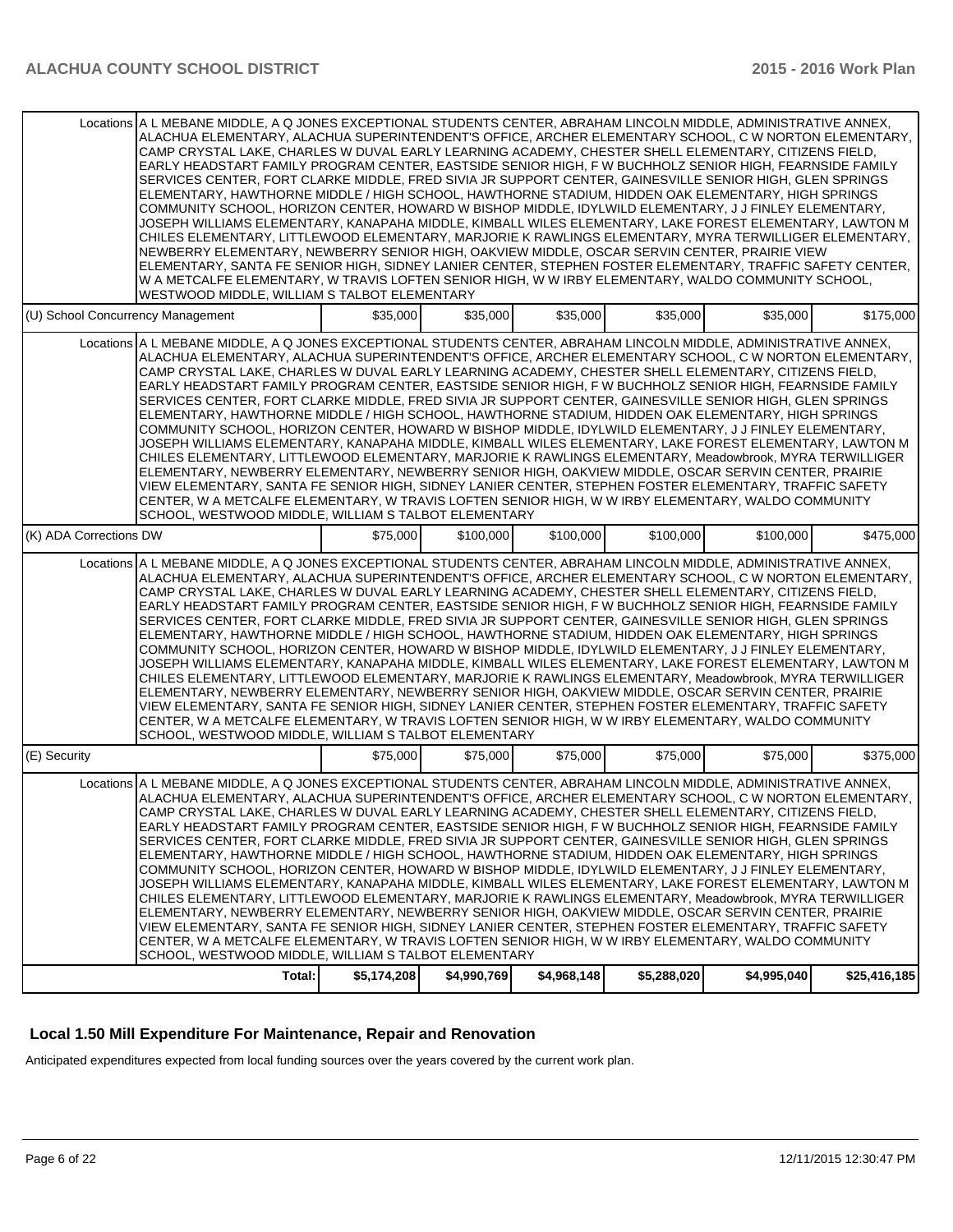| Item                                                         | 2015 - 2016<br><b>Actual Budget</b> | 2016 - 2017<br>Projected | 2017 - 2018<br>Projected | 2018 - 2019<br>Projected | $2019 - 2020$<br>Projected | Total         |
|--------------------------------------------------------------|-------------------------------------|--------------------------|--------------------------|--------------------------|----------------------------|---------------|
| Remaining Maint and Repair from 1.5 Mills                    | \$4,321,881                         | \$3,797,511              | \$3,641,876              | \$3,716,129              | \$3,296,618                | \$18,774,015  |
| Maintenance/Repair Salaries                                  | \$6,674,147                         | \$7,450,000              | \$7,650,000              | \$7,875,000              | \$8,075,000                | \$37,724,147  |
| School Bus Purchases                                         | \$0                                 | \$0                      | \$0                      | \$0                      | \$1,500,000                | \$1,500,000   |
| <b>Other Vehicle Purchases</b>                               | \$100,000                           | \$0                      | \$0                      | \$0                      | \$0                        | \$100,000     |
| Capital Outlay Equipment                                     | \$0                                 | \$0                      | \$0                      | \$0                      | \$0                        | \$0           |
| Rent/Lease Payments                                          | \$0                                 | \$0                      | \$0                      | \$0                      | \$0                        | \$0           |
| <b>COP Debt Service</b>                                      | \$6,269,335                         | \$6,651,137              | \$6,850,671              | \$7,056,191              | \$7,267,877                | \$34,095,211  |
| Rent/Lease Relocatables                                      | \$150,000                           | \$150,000                | \$150,000                | \$150,000                | \$150,000                  | \$750,000     |
| <b>Environmental Problems</b>                                | \$0                                 | \$0                      | \$0                      | \$0                      | \$0                        | \$0           |
| s.1011.14 Debt Service                                       | \$0                                 | \$0                      | \$0                      | \$0                      | \$0                        | \$0           |
| Special Facilities Construction Account                      | \$0                                 | \$0                      | \$0                      | \$0                      | \$0                        | \$0           |
| Premiums for Property Casualty Insurance - 1011.71<br>(4a,b) | \$1,449,464                         | \$1,492,948              | \$1,537,737              | \$1,583,869              | \$1,631,385                | \$7,695,403   |
| Qualified School Construction Bonds (QSCB)                   | \$0                                 | \$0                      | \$0                      | \$0                      | \$0                        | \$0           |
| Qualified Zone Academy Bonds (QZAB)                          | \$0                                 | \$0                      | \$0                      | \$0                      | \$0                        | \$0           |
| <b>Local Expenditure Totals:</b>                             | \$18,964,827                        | \$19,541,596             | \$19,830,284             | \$20,381,189             | \$21,920,880               | \$100,638,776 |

# **Revenue**

## **1.50 Mill Revenue Source**

Schedule of Estimated Capital Outlay Revenue from each currently approved source which is estimated to be available for expenditures on the projects included in the tentative district facilities work program. All amounts are NET after considering carryover balances, interest earned, new COP's, 1011.14 and 1011.15 loans, etc. Districts cannot use 1.5-Mill funds for salaries except for those explicitly associated with maintenance/repair projects. (1011.71 (5), F.S.)

| Item                                                                             | Fund | $2015 - 2016$<br><b>Actual Value</b> | 2016 - 2017<br>Projected | 2017 - 2018<br>Projected | $2018 - 2019$<br>Projected | 2019 - 2020<br>Projected | Total            |
|----------------------------------------------------------------------------------|------|--------------------------------------|--------------------------|--------------------------|----------------------------|--------------------------|------------------|
| (1) Non-exempt property<br>assessed valuation                                    |      | \$13,243,573,055                     | \$13,574,662,318         | \$13,914,028,940         | \$14,261,879,664           | \$14,983,887,322         | \$69,978,031,299 |
| (2) The Millege projected for<br>discretionary capital outlay per<br>ls.1011.71  |      | 1.50                                 | 1.50 l                   | 1.50                     | 1.50                       | 1.50                     |                  |
| (3) Full value of the 1.50-Mill<br>discretionary capital outlay per<br>s.1011.71 |      | \$22,249,203                         | \$22,805,433             | \$23,375,569             | \$23,959,958               | \$25,172,931             | \$117,563,094    |
| (4) Value of the portion of the 1.50<br>-Mill ACTUALLY levied                    | 370  | \$19,070,745                         | \$19,547,514             | \$20,036,202             | \$20,537,107               | \$21,576,798             | \$100,768,366    |
| $(5)$ Difference of lines (3) and (4)                                            |      | \$3,178,458                          | \$3.257.919              | \$3,339,367              | \$3,422,851                | \$3,596,133              | \$16,794,728     |

## **PECO Revenue Source**

The figure in the row designated "PECO Maintenance" will be subtracted from funds available for new construction because PECO maintenance dollars cannot be used for new construction.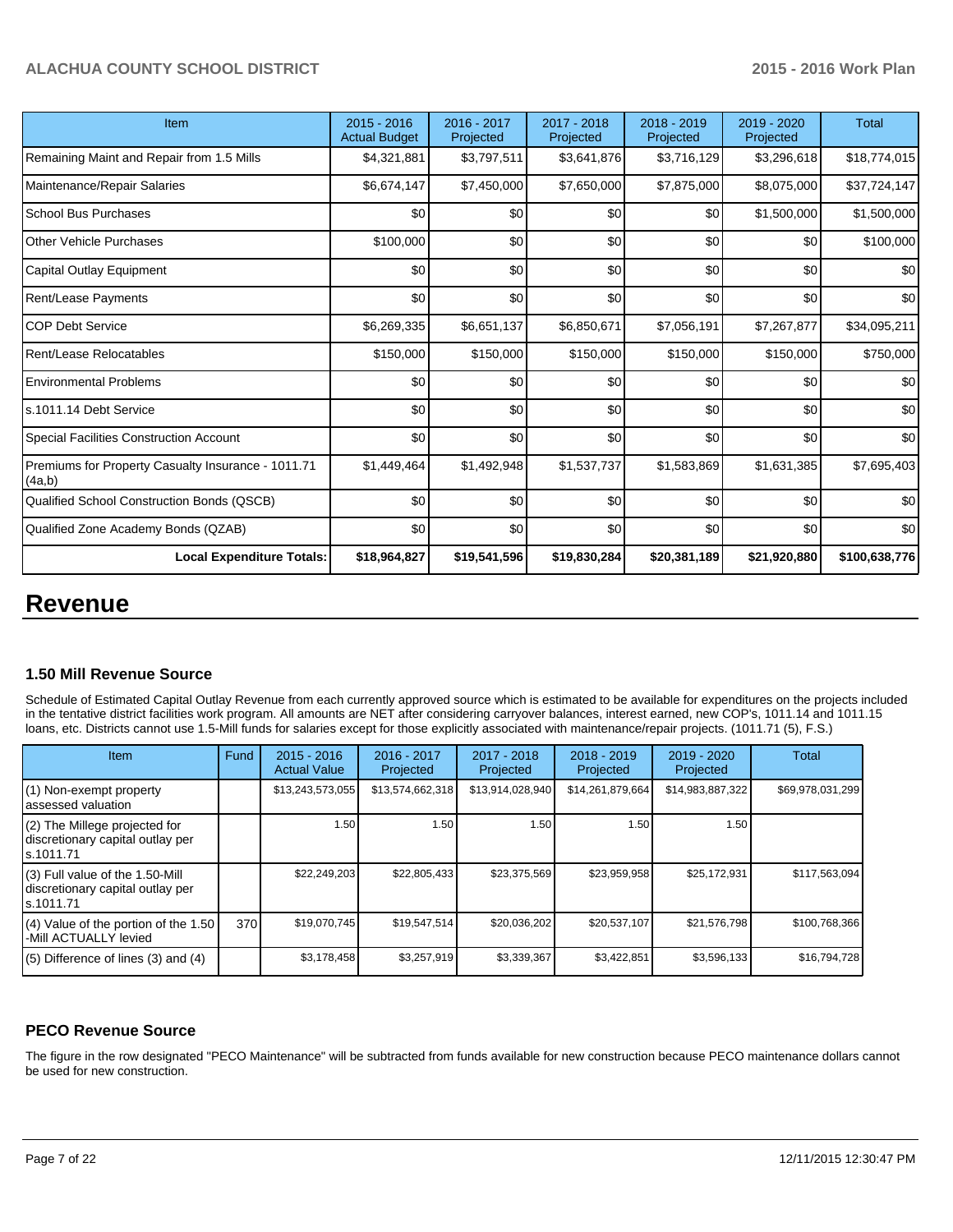| Item                          | Fund             | $2015 - 2016$<br><b>Actual Budget</b> | 2016 - 2017<br>Projected | $2017 - 2018$<br>Projected | $2018 - 2019$<br>Projected | $2019 - 2020$<br>Projected | Total       |
|-------------------------------|------------------|---------------------------------------|--------------------------|----------------------------|----------------------------|----------------------------|-------------|
| PECO New Construction         | 340 <sup>l</sup> | \$0                                   | \$0                      | \$0                        | \$0                        | \$0                        | \$0         |
| PECO Maintenance Expenditures |                  | \$852,327                             | \$1,193,258              | \$1,326,272                | \$1,571,891                | \$1,698,422                | \$6,642,170 |
|                               |                  | \$852,327                             | \$1,193,258              | \$1,326,272                | \$1,571,891                | \$1,698,422                | \$6,642,170 |

# **CO & DS Revenue Source**

Revenue from Capital Outlay and Debt Service funds.

| <b>Item</b>                                      | Fund | $2015 - 2016$<br><b>Actual Budget</b> | $2016 - 2017$<br>Projected | $2017 - 2018$<br>Projected | $2018 - 2019$<br>Projected | $2019 - 2020$<br>Projected | Total     |
|--------------------------------------------------|------|---------------------------------------|----------------------------|----------------------------|----------------------------|----------------------------|-----------|
| ICO & DS Cash Flow-through<br><b>Distributed</b> | 360  | \$176.689                             | \$176.689                  | \$176.689                  | \$176.689                  | \$176.689                  | \$883,445 |
| ICO & DS Interest on<br>Undistributed CO         | 360  | \$7,393                               | \$7,393                    | \$7,393                    | \$7,393                    | \$7,393                    | \$36,965  |
|                                                  |      | \$184.082                             | \$184.082                  | \$184.082                  | \$184.082                  | \$184,082                  | \$920,410 |

### **Fair Share Revenue Source**

All legally binding commitments for proportionate fair-share mitigation for impacts on public school facilities must be included in the 5-year district work program.

Nothing reported for this section.

## **Sales Surtax Referendum**

Specific information about any referendum for a 1-cent or ½-cent surtax referendum during the previous year.

No **Did the school district hold a surtax referendum during the past fiscal year 2014 - 2015?**

## **Additional Revenue Source**

Any additional revenue sources

| <b>Item</b>                                                                                            | $2015 - 2016$<br><b>Actual Value</b> | 2016 - 2017<br>Projected | 2017 - 2018<br>Projected | 2018 - 2019<br>Projected | 2019 - 2020<br>Projected | <b>Total</b> |
|--------------------------------------------------------------------------------------------------------|--------------------------------------|--------------------------|--------------------------|--------------------------|--------------------------|--------------|
| Proceeds from a s.1011.14/15 F.S. Loans                                                                | \$0 <sub>1</sub>                     | \$0 <sub>1</sub>         | \$0                      | \$0                      | \$0                      | \$0          |
| District Bonds - Voted local bond<br>referendum proceeds per s.9, Art VII<br><b>State Constitution</b> | \$0                                  | \$0                      | \$0                      | \$0                      | \$0                      | \$0          |
| Proceeds from Special Act Bonds                                                                        | \$0                                  | \$0                      | \$0                      | \$0                      | \$0                      | \$0          |
| <b>IEstimated Revenue from CO &amp; DS Bond</b><br><b>I</b> Sale                                       | \$0                                  | \$0                      | \$0                      | \$0                      | \$0                      | \$0          |
| Proceeds from Voted Capital<br>Improvements millage                                                    | \$0                                  | \$0                      | \$0                      | \$0                      | \$0                      | \$0          |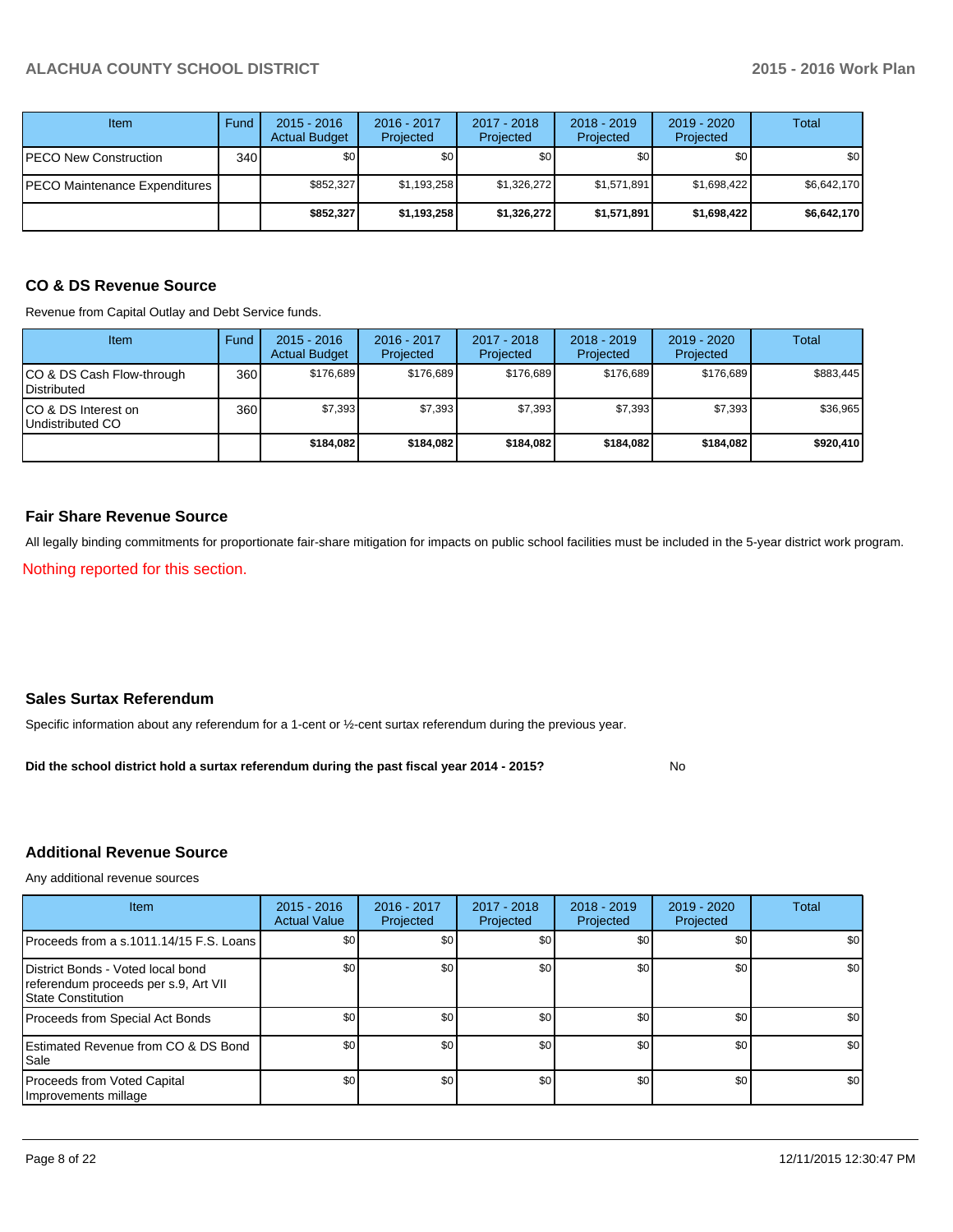| Subtotal                                                                                                                  | \$160,000 | \$160,000 | \$160,000 | \$160,000 | \$160,000 | \$800,000 |
|---------------------------------------------------------------------------------------------------------------------------|-----------|-----------|-----------|-----------|-----------|-----------|
| Capital Outlay Projects Funds Balance<br><b>Carried Forward From Total Fund</b><br><b>Balance Carried Forward</b>         | \$0       | \$0       | \$0       | \$0       | \$0       | \$0       |
| One Cent - 1/2 Cent Sales Surtax Debt<br>Service From Total Fund Balance Carried<br>Forward                               | \$0       | \$0       | \$0       | \$0       | \$0       | \$0       |
| Special Facilities Construction Account                                                                                   | \$0       | \$0       | \$0       | \$0       | \$0       | \$0       |
| General Capital Outlay Obligated Fund<br><b>Balance Carried Forward From Total</b><br><b>Fund Balance Carried Forward</b> | \$0       | \$0       | \$0       | \$0       | \$0       | \$0       |
| <b>Total Fund Balance Carried Forward</b>                                                                                 | \$0       | \$0       | \$0       | \$0       | \$0       | \$0       |
| Revenue from Bonds pledging proceeds<br>from 1 cent or 1/2 cent Sales Surtax                                              | \$0       | \$0       | \$0       | \$0       | \$0       | \$0       |
| Interest, Including Profit On Investment                                                                                  | \$160,000 | \$160,000 | \$160,000 | \$160,000 | \$160,000 | \$800,000 |
| Grants from local governments or not-for-<br>profit organizations                                                         | \$0       | \$0       | \$0       | \$0       | \$0       | \$0       |
| Private donations                                                                                                         | \$0       | \$0       | \$0       | \$0       | \$0       | \$0       |
| Impact fees received                                                                                                      | \$0       | \$0       | \$0       | \$0       | \$0       | \$0       |
| Proportionate share mitigation (actual<br>cash revenue only, not in kind donations)                                       | \$0       | \$0       | \$0       | \$0       | \$0       | \$0       |
| <b>Federal Grants</b>                                                                                                     | \$0       | \$0       | \$0       | \$0       | \$0       | \$0       |
| <b>District Equity Recognition</b>                                                                                        | \$0       | \$0       | \$0       | \$0       | \$0       | \$0       |
| Classrooms for Kids                                                                                                       | \$0       | \$0       | \$0       | \$0       | \$0       | \$0       |
| Classrooms First Bond proceeds amount<br>authorized in FY 1997-98                                                         | \$0       | \$0       | \$0       | \$0       | \$0       | \$0       |
| Proceeds from Certificates of<br>Participation (COP's) Sale                                                               | \$0       | \$0       | \$0       | \$0       | \$0       | \$0       |
| Proceeds from local governmental<br>infrastructure sales surtax                                                           | \$0       | \$0       | \$0       | \$0       | \$0       | \$0       |
| Proceeds from 1/2 cent sales surtax<br>authorized by school board                                                         | \$0       | \$0       | \$0       | \$0       | \$0       | \$0       |
| Other Revenue for Other Capital Projects                                                                                  | \$0       | \$0       | \$0       | \$0       | \$0       | \$0       |

# **Total Revenue Summary**

| <b>Item Name</b>                                                | $2015 - 2016$<br><b>Budget</b> | 2016 - 2017<br>Projected | $2017 - 2018$<br>Projected | $2018 - 2019$<br>Projected | 2019 - 2020<br>Projected | <b>Five Year Total</b> |
|-----------------------------------------------------------------|--------------------------------|--------------------------|----------------------------|----------------------------|--------------------------|------------------------|
| Local 1.5 Mill Discretionary Capital Outlay<br><b>I</b> Revenue | \$19,070,745                   | \$19,547,514             | \$20,036,202               | \$20,537,107               | \$21,576,798             | \$100,768,366          |
| IPECO and 1.5 Mill Maint and Other 1.5<br>Mill Expenditures     | (\$18,964,827)                 | (\$19,541,596)           | (\$19,830,284)             | (\$20,381,189)             | (\$21,920,880)           | (\$100,638,776)        |
| IPECO Maintenance Revenue                                       | \$852,327                      | \$1,193,258              | \$1,326,272                | \$1,571,891                | \$1,698,422              | \$6,642,170            |
| Available 1.50 Mill for New l<br>l Construction                 | \$105,918                      | \$5,918                  | \$205.918                  | \$155,918                  | ( \$344,082)             | \$129,590              |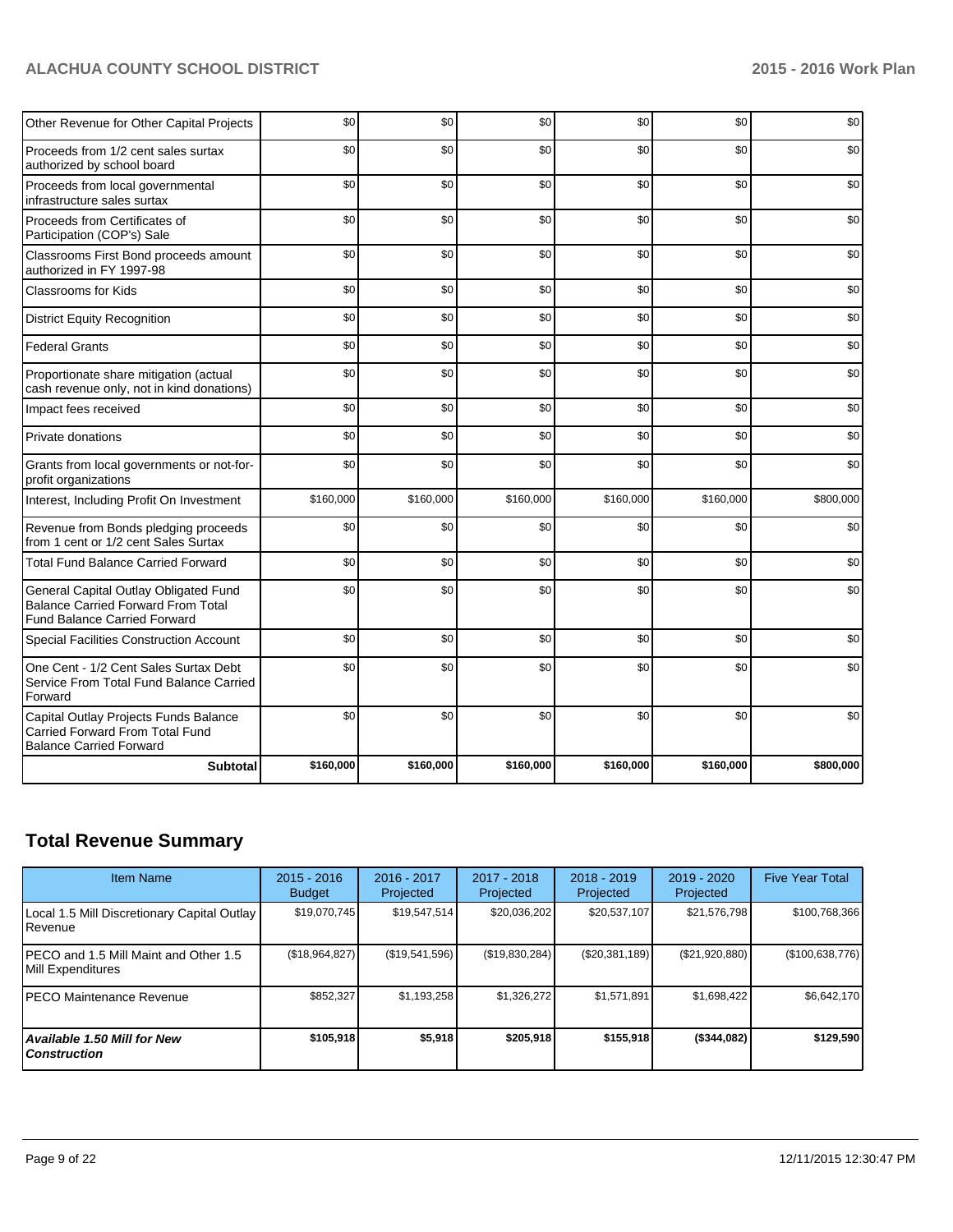| <b>Item Name</b>                 | $2015 - 2016$<br><b>Budget</b> | 2016 - 2017<br>Projected | 2017 - 2018<br>Projected | $2018 - 2019$<br>Projected | 2019 - 2020<br>Projected | <b>Five Year Total</b> |
|----------------------------------|--------------------------------|--------------------------|--------------------------|----------------------------|--------------------------|------------------------|
| CO & DS Revenue                  | \$184,082                      | \$184,082                | \$184.082                | \$184,082                  | \$184,082                | \$920,410              |
| PECO New Construction Revenue    | \$0                            | \$0                      | \$0                      | \$0                        | \$0                      | \$0 <sub>1</sub>       |
| Other/Additional Revenue         | \$160,000                      | \$160,000                | \$160,000                | \$160,000                  | \$160,000                | \$800,000              |
| <b>Total Additional Revenuel</b> | \$344,082                      | \$344,082                | \$344.082                | \$344,082                  | \$344,082                | \$1,720,410            |
| <b>Total Available Revenue</b>   | \$450,000                      | \$350,000                | \$550,000                | \$500,000                  | \$0                      | \$1,850,000            |

# **Project Schedules**

## **Capacity Project Schedules**

Nothing reported for this section. A schedule of capital outlay projects necessary to ensure the availability of satisfactory classrooms for the projected student enrollment in K-12 programs.

> **Total Classrooms: Gross Sq Ft: Planned Cost: Student Stations:**

## **Other Project Schedules**

Major renovations, remodeling, and additions of capital outlay projects that do not add capacity to schools.

| <b>Project Description</b>                    | Location                       | $2015 - 2016$<br>Actual Budget | 2016 - 2017<br>Projected | 2017 - 2018<br>Projected | $2018 - 2019$<br>Projected | 2019 - 2020<br>Projected | Total          | Funded |
|-----------------------------------------------|--------------------------------|--------------------------------|--------------------------|--------------------------|----------------------------|--------------------------|----------------|--------|
| Renovate Science Bldgs. 10-13 WESTWOOD MIDDLE |                                | \$0 <sub>1</sub>               | \$0                      | \$0                      | \$0                        | \$1,150,000              | \$1,150,000 No |        |
| Renovate Kitchen / Dining                     | <b>IDYLWILD ELEMENTARY</b>     | \$0                            | \$350,000                | \$0                      | \$0                        | \$0                      | \$350,000 Yes  |        |
| New Kitchen and Renovate<br>Dining            | <b>ISANTA FE SENIOR HIGH I</b> | \$0                            | \$0                      | \$0                      | \$0                        | \$2,775,000              | \$2,775,000 No |        |
| Building 5 Renovations &<br>HVAC/Roof         | <b>ALACHUA ELEMENTARY</b>      | \$0                            | \$0                      | \$0                      | \$0                        | \$300,000                | \$300,000 No   |        |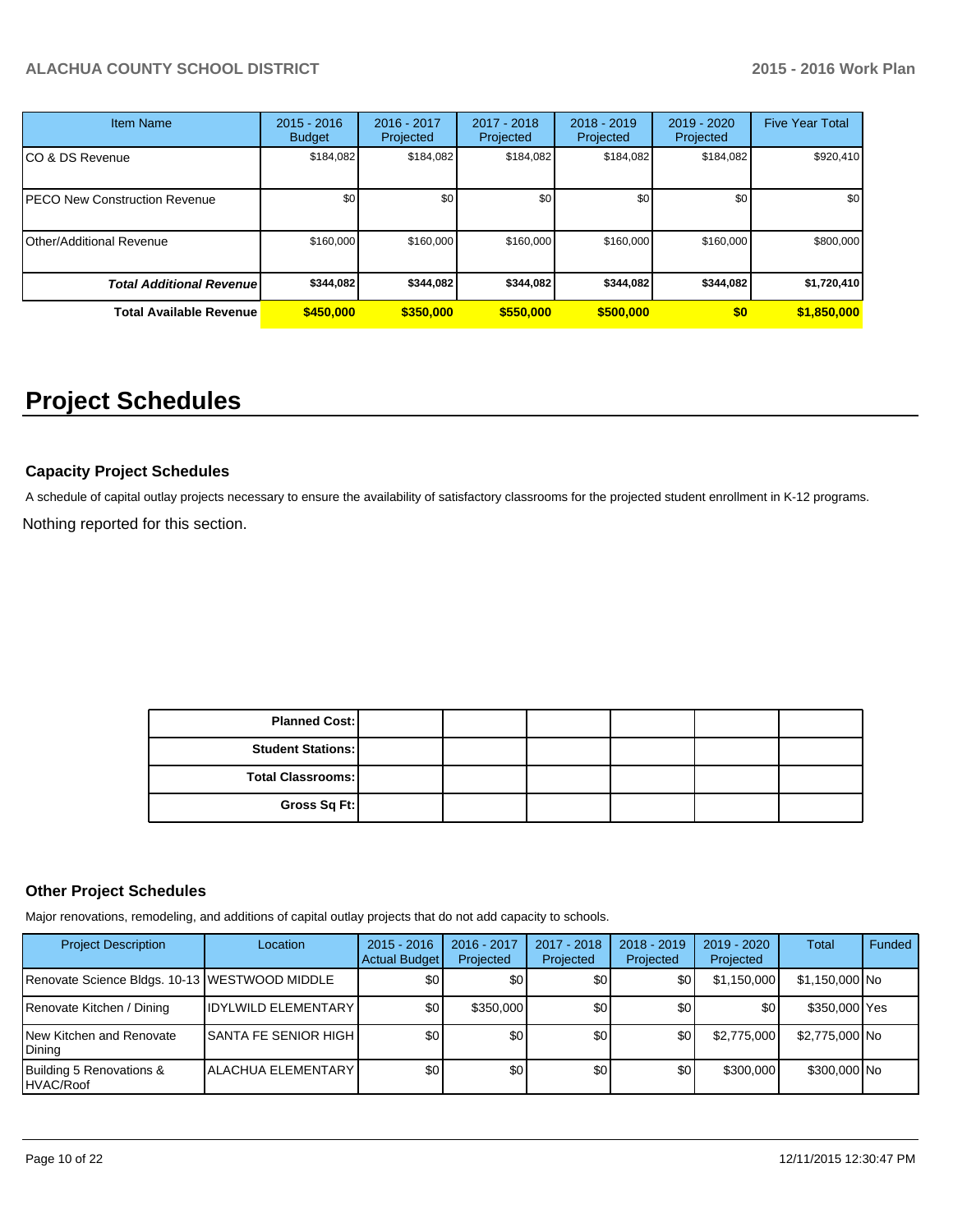| Bldg. 2 Asbestos Abatement &<br>Ren.                  | <b>WESTWOOD MIDDLE</b>                    | \$0       | \$0       | \$0       | \$0       | \$500,000   | \$500,000 No  |  |
|-------------------------------------------------------|-------------------------------------------|-----------|-----------|-----------|-----------|-------------|---------------|--|
| Remode Bldg 11 - Admin to<br>Science                  | <b>IWESTWOOD MIDDLE</b>                   | \$0       | \$0       | \$0       | \$0       | \$300,000   | \$300,000 No  |  |
| Science Renovations - Bldg. 15   EASTSIDE SENIOR HIGH |                                           | \$0       | \$0       | \$550,000 | \$0       | \$0         | \$550,000 Yes |  |
| Asbestos Abatement & Ren. -<br>Bldg. 1                | <b>IEASTSIDE SENIOR HIGH I</b>            | \$0       | \$0       | \$0       | \$0       | \$120,000   | \$120,000 No  |  |
| <b>Window Replacement</b>                             | <b>GAINESVILLE SENIOR</b><br><b>IHIGH</b> | \$0       | \$0       | \$0       | \$500,000 | \$0         | \$500,000 Yes |  |
| <b>Energy Efficiency Upgrades</b>                     | <b>IEASTSIDE SENIOR HIGH I</b>            | \$0       | \$0       | \$0       | \$0       | \$650,000   | \$650,000 No  |  |
| Renovate Bldgs. 10 & 11                               | <b>W A METCALFE</b><br><b>ELEMENTARY</b>  | \$450,000 | \$0       | \$0       | \$0       | \$0         | \$450,000 Yes |  |
|                                                       |                                           | \$450,000 | \$350,000 | \$550,000 | \$500,000 | \$5,795,000 | \$7,645,000   |  |

## **Additional Project Schedules**

Any projects that are not identified in the last approved educational plant survey.

Nothing reported for this section.

## **Non Funded Growth Management Project Schedules**

Schedule indicating which projects, due to planned development, that CANNOT be funded from current revenues projected over the next five years.

| <b>Project Description</b>        | $2015 - 2016$<br><b>Actual Budget</b> | $2016 - 2017$<br>Projected | 2017 - 2018<br>Projected | $2018 - 2019$<br>Projected | 2019 - 2020<br>Projected | <b>Total</b> | Funded |
|-----------------------------------|---------------------------------------|----------------------------|--------------------------|----------------------------|--------------------------|--------------|--------|
| Project description not specified | \$0                                   | \$0                        | \$0                      | \$٥Ι                       | \$0                      |              | \$0 No |
|                                   | \$0                                   | \$0 I                      | \$0                      | \$0 I                      | \$0                      | \$0 I        |        |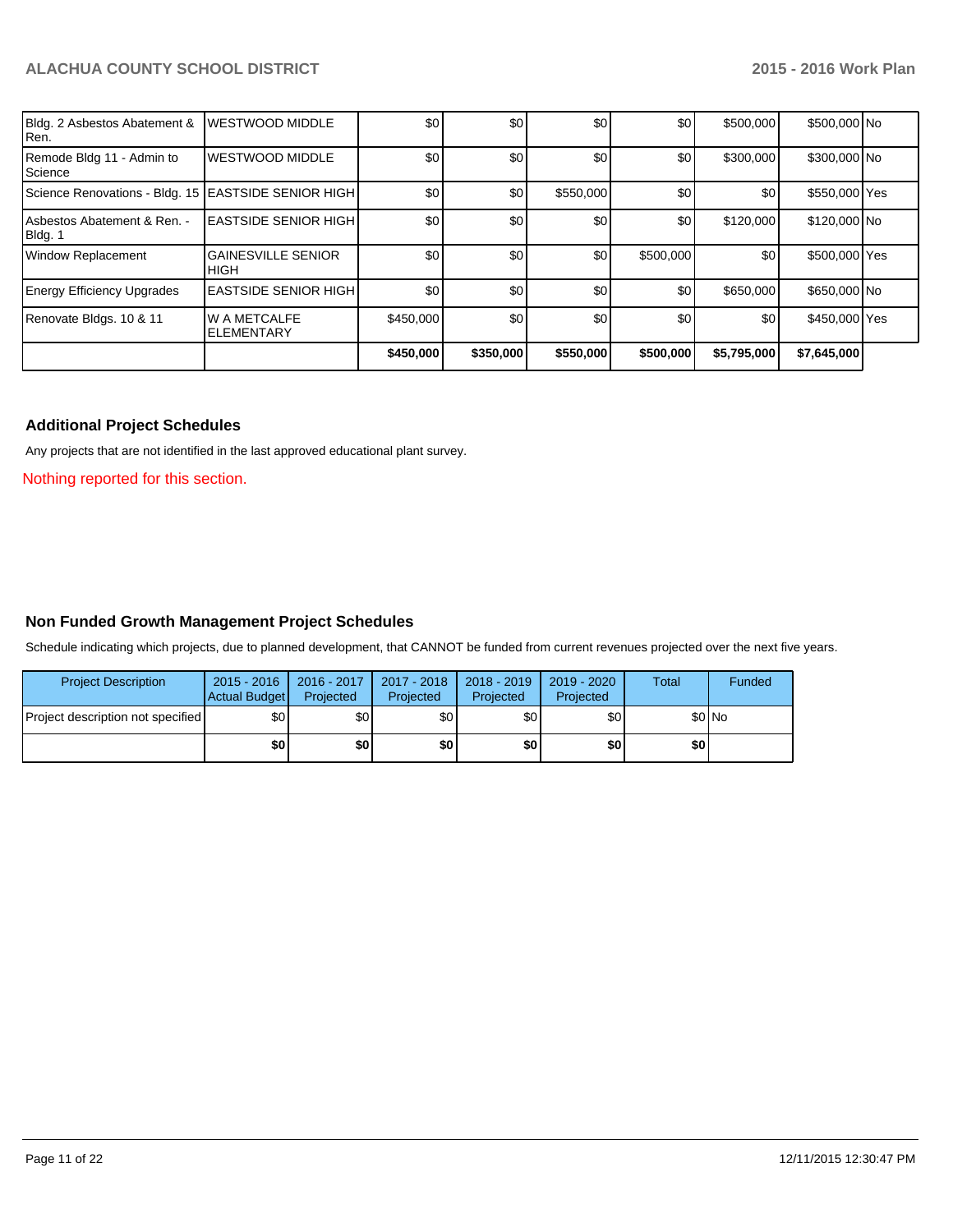# **Capacity Tracking**

| Location                                                          | $2015 -$<br>2016 Satis.<br>Stu. Sta. | Actual<br>$2015 -$<br><b>2016 FISH</b><br>Capacity | Actual<br>$2014 -$<br>2015<br><b>COFTE</b> | # Class<br>Rooms | Actual<br>Average<br>$2015 -$<br>2016 Class<br><b>Size</b> | Actual<br>$2015 -$<br>2016<br><b>Utilization</b> | <b>New</b><br>Stu.<br>Capacity | <b>New</b><br>Rooms to<br>be<br>Added/Re<br>moved | Projected<br>$2019 -$<br>2020<br><b>COFTE</b> | Projected<br>$2019 -$<br>2020<br><b>Utilization</b> | Projected<br>$2019 -$<br>2020 Class<br><b>Size</b> |
|-------------------------------------------------------------------|--------------------------------------|----------------------------------------------------|--------------------------------------------|------------------|------------------------------------------------------------|--------------------------------------------------|--------------------------------|---------------------------------------------------|-----------------------------------------------|-----------------------------------------------------|----------------------------------------------------|
| <b>CHARLES W DUVAL</b><br><b>EARLY LEARNING</b><br><b>ACADEMY</b> | 445                                  | 445                                                | 225                                        | 24               | $\vert$ 9                                                  | 51.00 %                                          | 0                              | $\Omega$                                          | 158                                           | 36.00 %                                             | $\overline{7}$                                     |
| <b>J J FINLEY</b><br><b>ELEMENTARY</b>                            | 615                                  | 615                                                | 603                                        | 33               | 18                                                         | 98.00 %                                          | 0                              | $\Omega$                                          | 643                                           | 105.00 %                                            | 19                                                 |
| <b>STEPHEN FOSTER</b><br><b>ELEMENTARY</b>                        | 467                                  | 467                                                | 475                                        | 25               | 19                                                         | 102.00 %                                         | 0                              | $\Omega$                                          | 543                                           | 116.00%                                             | 22                                                 |
| A Q JONES<br><b>EXCEPTIONAL</b><br><b>STUDENTS CENTER</b>         | 178                                  | 178                                                | 97                                         | 16               | 6                                                          | 55.00 %                                          | 0                              | $\Omega$                                          | 106                                           | 60.00 %                                             | $\overline{7}$                                     |
| <b>LAKE FOREST</b><br><b>ELEMENTARY</b>                           | 598                                  | 598                                                | 298                                        | 33               | 9                                                          | 50.00 %                                          | $\Omega$                       | $\Omega$                                          | 448                                           | 75.00 %                                             | 14                                                 |
| <b>SIDNEY LANIER</b><br><b>CENTER</b>                             | 369                                  | 369                                                | 151                                        | 33               | 5 <sup>1</sup>                                             | 41.00 %                                          | 0                              | $\Omega$                                          | 159                                           | 43.00 %                                             | 5                                                  |
| <b>LITTLEWOOD</b><br><b>ELEMENTARY</b>                            | 584                                  | 584                                                | 636                                        | 32               | 20                                                         | 109.00 %                                         | 0                              | $\Omega$                                          | 707                                           | 121.00%                                             | 22                                                 |
| W A METCALFE<br><b>ELEMENTARY</b>                                 | 432                                  | 432                                                | 438                                        | 24               | 18                                                         | 101.00%                                          | 54                             | 3                                                 | 316                                           | 65.00 %                                             | 12                                                 |
| <b>JOSEPH WILLIAMS</b><br><b>ELEMENTARY</b>                       | 590                                  | 590                                                | 561                                        | 31               | 18                                                         | 95.00 %                                          | 0                              | $\Omega$                                          | 576                                           | 98.00 %                                             | 19                                                 |
| <b>ABRAHAM LINCOLN</b><br><b>MIDDLE</b>                           | 1,170                                | 1,053                                              | 702                                        | 51               | 14                                                         | 67.00 %                                          | 0                              | $\Omega$                                          | 742                                           | 70.00%                                              | 15                                                 |
| <b>HOWARD W BISHOP</b><br><b>MIDDLE</b>                           | 1,187                                | 1,068                                              | 735                                        | 53               | 14                                                         | 69.00 %                                          | 0                              | $\Omega$                                          | 748                                           | 70.00%                                              | 14                                                 |
| <b>WESTWOOD MIDDLE</b>                                            | 1,269                                | 1,142                                              | 923                                        | 54               | 17                                                         | 81.00 %                                          | 0                              | $\Omega$                                          | 963                                           | 84.00%                                              | 18                                                 |
| <b>GAINESVILLE SENIOR</b><br><b>HIGH</b>                          | 2,037                                | 1,935                                              | 1,635                                      | 88               | 19                                                         | 84.00 %                                          | $\Omega$                       | $\Omega$                                          | 1,780                                         | 92.00 %                                             | 20                                                 |
| <b>ALACHUA ELEMENTARY</b>                                         | 517                                  | 517                                                | 353                                        | 26               | 14                                                         | 68.00 %                                          | $\overline{0}$                 | $\Omega$                                          | 376                                           | 73.00 %                                             | 14                                                 |
| <b>ARCHER ELEMENTARY</b><br><b>SCHOOL</b>                         | 489                                  | 489                                                | 476                                        | 26               | 18                                                         | 97.00 %                                          | 0                              | $\Omega$                                          | 486                                           | 99.00 %                                             | 19                                                 |
| HAWTHORNE MIDDLE /<br><b>HIGH SCHOOL</b>                          | 738                                  | 664                                                | 226                                        | 32               | $\overline{7}$                                             | 34.00 %                                          | $\Omega$                       | $\Omega$                                          | 295                                           | 44.00 %                                             | 9                                                  |
| A L MEBANE MIDDLE                                                 | 866                                  | 779                                                | 386                                        | 39               | 10                                                         | 50.00 %                                          | $\Omega$                       | $\Omega$                                          | 392                                           | 50.00 %                                             | 10                                                 |
| <b>NEWBERRY SENIOR</b><br><b>HIGH</b>                             | 839                                  | 671                                                | 540                                        | 35               | 15                                                         | 80.00 %                                          | οI                             | $\Omega$                                          | 615                                           | 92.00%                                              | 18                                                 |
| SANTA FE SENIOR HIGH                                              | 1,460                                | 1,314                                              | 1,035                                      | 61               | 17                                                         | 79.00 %                                          | $\overline{0}$                 | $\Omega$                                          | 1,092                                         | 83.00 %                                             | 18                                                 |
| <b>CHESTER SHELL</b><br><b>ELEMENTARY</b>                         | 366                                  | 366                                                | 197                                        | 21               | $\vert 9 \vert$                                            | 54.00 %                                          | $\Omega$                       | $\Omega$                                          | 288                                           | 79.00 %                                             | 14                                                 |
| <b>WALDO COMMUNITY</b><br><b>SCHOOL</b>                           | 244                                  | 244                                                | 176                                        | 13               | 14                                                         | 72.00 %                                          | $-244$                         | $-13$                                             | 0                                             | 0.00%                                               | 0                                                  |
| <b>MYRA TERWILLIGER</b><br><b>ELEMENTARY</b>                      | 575                                  | 575                                                | 585                                        | 31               | 19                                                         | 102.00%                                          | 0                              | 0                                                 | 635                                           | 110.00%                                             | 20                                                 |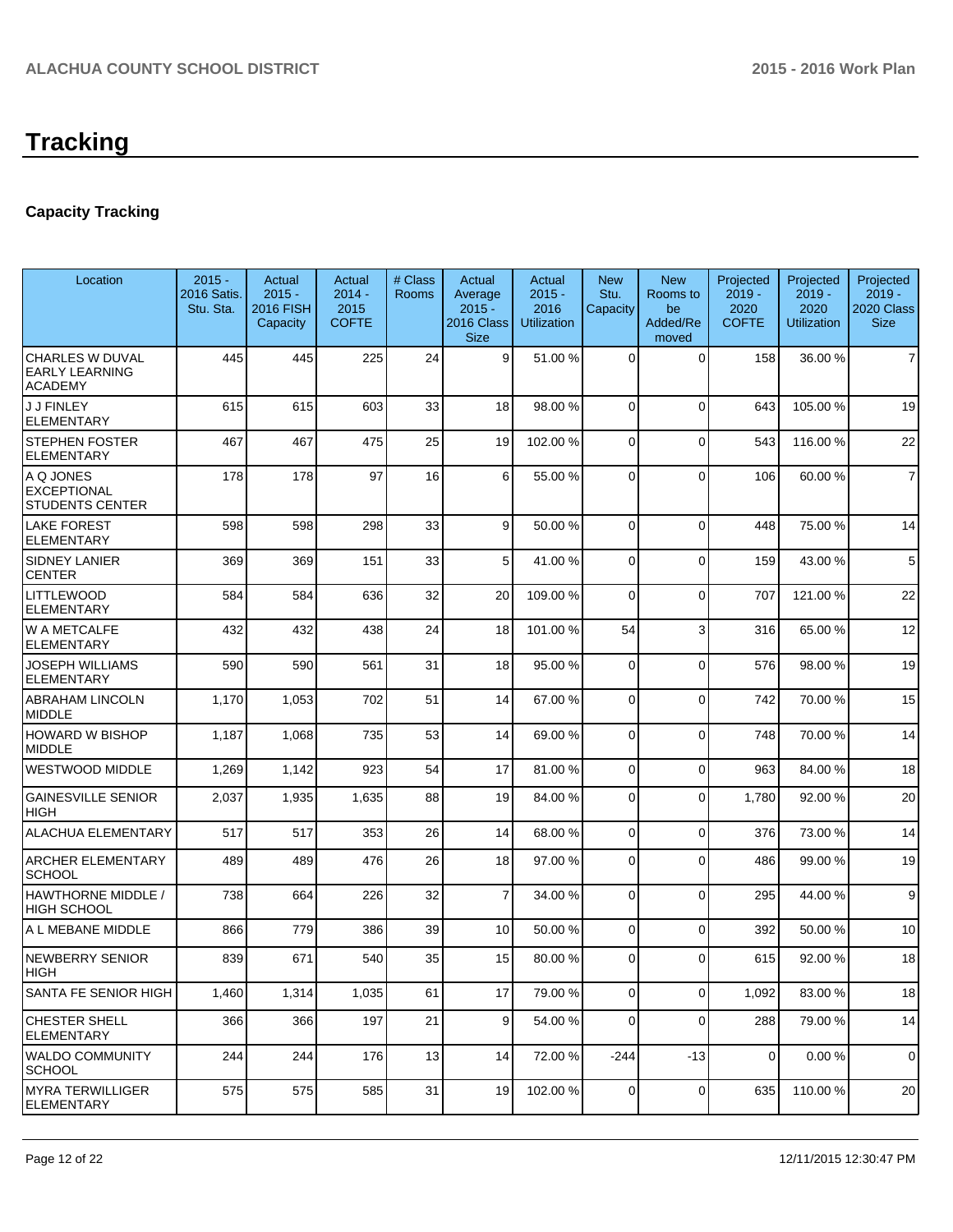| IIDYLWILD ELEMENTARY                           | 611    | 611      | 717      | 33    | 22              | 117.00 % | $\Omega$ | $\mathbf{0}$   | 765         | 125.00 % | 23             |
|------------------------------------------------|--------|----------|----------|-------|-----------------|----------|----------|----------------|-------------|----------|----------------|
| IGLEN SPRINGS<br><b>ELEMENTARY</b>             | 535    | 535      | 476      | 29    | 16              | 89.00 %  | 72       | $\overline{4}$ | 505         | 83.00 %  | 15             |
| IMARJORIE K RAWLINGS<br><b>ELEMENTARY</b>      | 427    | 427      | 227      | 23    | 10 <sup>1</sup> | 53.00 %  | $\Omega$ | $\Omega$       | 362         | 85.00 %  | 16             |
| W TRAVIS LOFTEN<br><b>SENIOR HIGH</b>          | 641    | 512      | 192      | 29    | $\overline{7}$  | 38.00 %  | $\Omega$ | $\mathbf{0}$   | 232         | 45.00 %  | $\bf8$         |
| <b>EASTSIDE SENIOR HIGH</b>                    | 2,107  | 2,001    | 1,325    | 87    | 15              | 66.00 %  | $\Omega$ | $\Omega$       | 1.418       | 71.00 %  | 16             |
| F W BUCHHOLZ SENIOR<br><b>HIGH</b>             | 2,109  | 2,003    | 1,972    | 89    | 22              | 98.00 %  | $\Omega$ | $\Omega$       | 2,130       | 106.00%  | 24             |
| <b>PRAIRIE VIEW</b><br><b>ELEMENTARY</b>       | 599    | $\Omega$ | $\Omega$ | 34    | $\Omega$        | 0.00%    | $\Omega$ | $\Omega$       | $\Omega$    | 0.00%    | $\overline{0}$ |
| <b>HIGH SPRINGS</b><br><b>COMMUNITY SCHOOL</b> | 1,092  | 982      | 794      | 53    | 15              | 81.00%   | $\Omega$ | $\Omega$       | 883         | 90.00 %  | 17             |
| <b>FORT CLARKE MIDDLE</b>                      | 973    | 875      | 834      | 42    | 20              | 95.00 %  | $\Omega$ | $\mathbf 0$    | 879         | 100.00%  | 21             |
| <b>HIDDEN OAK</b><br>IELEMENTARY               | 744    | 744      | 776      | 40    | 19              | 104.00%  | $\Omega$ | $\Omega$       | 799         | 107.00%  | 20             |
| <b>KIMBALL WILES</b><br>ELEMENTARY             | 807    | 807      | 834      | 43    | 19              | 103.00 % | $\Omega$ | $\mathbf{0}$   | 816         | 101.00%  | 19             |
| <b>NEWBERRY</b><br>ELEMENTARY                  | 579    | 579      | 568      | 32    | 18              | 98.00 %  | $\Omega$ | $\Omega$       | 589         | 102.00%  | 18             |
| C W NORTON<br><b>IELEMENTARY</b>               | 727    | 727      | 677      | 39    | 17              | 93.00 %  | $\Omega$ | $\Omega$       | 645         | 89.00 %  | 17             |
| <b>WILLIAM S TALBOT</b><br><b>ELEMENTARY</b>   | 744    | 744      | 683      | 40    | 17              | 92.00 %  | $\Omega$ | $\Omega$       | 723         | 97.00 %  | 18             |
| IW W IRBY ELEMENTARY                           | 536    | 536      | 461      | 32    | 14              | 86.00 %  | $\Omega$ | $\mathbf{0}$   | 416         | 78.00%   | 13             |
| lOAKVIEW MIDDLE                                | 876    | 788      | 699      | 39    | 18              | 89.00 %  | $\Omega$ | $\Omega$       | 779         | 99.00 %  | 20             |
| KANAPAHA MIDDLE                                | 1,302  | 1,171    | 964      | 55    | 18              | 82.00 %  | $\Omega$ | $\Omega$       | 972         | 83.00 %  | 18             |
| ILAWTON M CHILES<br><b>ELEMENTARY</b>          | 727    | 727      | 715      | 39    | 18              | 98.00 %  | $\Omega$ | $\Omega$       | 732         | 101.00%  | 19             |
| HORIZON CENTER                                 | 292    | 292      | 65       | 13    | 5 <sub>l</sub>  | 22.00 %  | $-292$   | $-13$          | $\mathbf 0$ | 0.00%    | $\mathbf{0}$   |
| Meadowbrook                                    | 776    | 776      | 737      | 42    | 18              | 95.00 %  | $\Omega$ | $\mathbf 0$    | 826         | 106.00%  | 20             |
|                                                | 33,239 | 30,932   | 25,170   | 1.614 | 16              | 81.37 %  | $-410$   | $-19$          | 26,539      | 86.95%   | 17             |

The COFTE Projected Total (26,539) for 2019 - 2020 must match the Official Forecasted COFTE Total (26,540 ) for 2019 - 2020 before this section can be completed. In the event that the COFTE Projected Total does not match the Official forecasted COFTE, then the Balanced Projected COFTE Table should be used to balance COFTE.

| Projected COFTE for 2019 - 2020 |        |  |  |  |  |
|---------------------------------|--------|--|--|--|--|
| 8,778<br>Elementary (PK-3)      |        |  |  |  |  |
| Middle (4-8)                    | 10,576 |  |  |  |  |
| High (9-12)                     | 7,185  |  |  |  |  |
|                                 | 26,540 |  |  |  |  |

| <b>Grade Level Type</b> | <b>Balanced Projected</b><br>COFTE for 2019 - 2020 |
|-------------------------|----------------------------------------------------|
| Elementary (PK-3)       |                                                    |
| Middle $(4-8)$          |                                                    |
| High (9-12)             |                                                    |
|                         | 26,539                                             |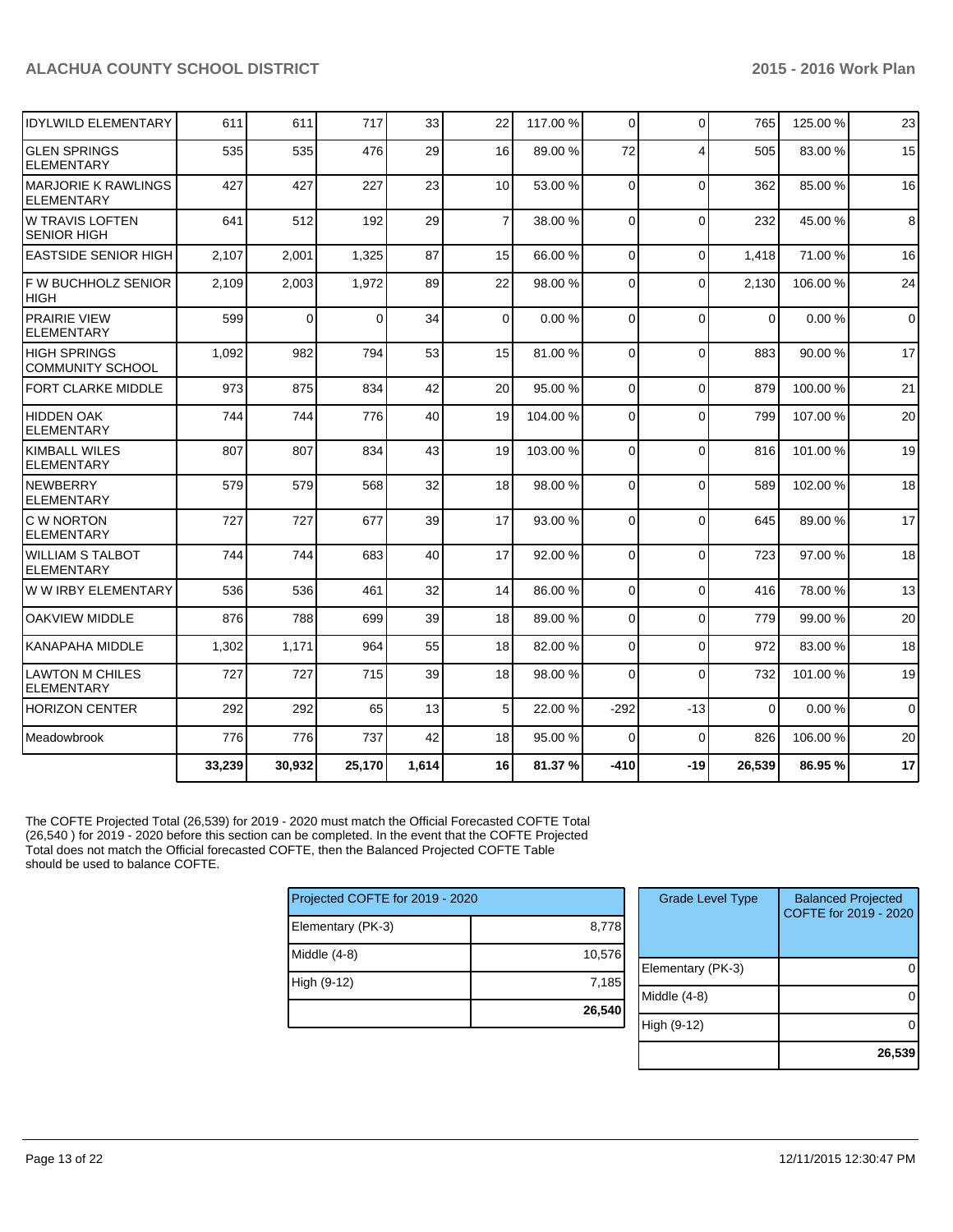### **Relocatable Replacement**

Number of relocatable classrooms clearly identified and scheduled for replacement in the school board adopted financially feasible 5-year district work program.

| Location                        | $2015 - 2016$ | 2016 - 2017 | 2017 - 2018 | $2018 - 2019$ | 2019 - 2020 | Year 5 Total |
|---------------------------------|---------------|-------------|-------------|---------------|-------------|--------------|
| Total Relocatable Replacements: |               |             |             |               |             |              |

## **Charter Schools Tracking**

Information regarding the use of charter schools.

| Location-Type                                      | # Relocatable<br>units or<br>permanent<br>classrooms | Owner            | <b>Year Started or</b><br>Scheduled | <b>Student</b><br><b>Stations</b> | <b>Students</b><br>Enrolled | Years in<br>Contract | <b>Total Charter</b><br><b>Students</b><br>projected for<br>2019 - 2020 |
|----------------------------------------------------|------------------------------------------------------|------------------|-------------------------------------|-----------------------------------|-----------------------------|----------------------|-------------------------------------------------------------------------|
| Caring and Sharing Learning<br>School, Inc.        |                                                      | 9 PRIVATE        | 1998                                | 180                               | 164                         | 6                    | 175                                                                     |
| The Einstein School, Inc.                          |                                                      | 6 PRIVATE        | 1999                                | 120                               | 109                         | 4                    | 120                                                                     |
| Expressions Academy, Inc.                          |                                                      | 8 PRIVATE        | 1999                                | 116                               | 83                          | $\overline{2}$       | 100                                                                     |
| Florida SIA Tech at Gainesville<br>Job Core Center |                                                      | 7 <b>PRIVATE</b> | 2003                                | 175                               | 178                         | 3                    | 250                                                                     |
| Genesis Preparatory School                         |                                                      | 4 PRIVATE        | 2000                                | 80                                | 70                          | 8                    | 72                                                                      |
| Healthy Learning Academy, Inc.                     |                                                      | 5 PRIVATE        | 2006                                | 100                               | 102                         | 10                   | 108                                                                     |
| Micanopy Area Cooperative<br>School. Inc.          |                                                      | 10 PRIVATE       | 1997                                | 180                               | 200                         | $\overline{2}$       | 264                                                                     |
| Micanopy Middle School, Inc.                       |                                                      | 4 PRIVATE        | 2002                                | 80                                | 62                          | $\overline{2}$       | 75                                                                      |
| One Room School House Project,<br>Inc. Elementary  |                                                      | 12 PRIVATE       | 1997                                | 220                               | 235                         |                      | 220                                                                     |
| MYcroSchool                                        |                                                      | 10 PRIVATE       | 2011                                | 250                               | 210                         |                      | 300                                                                     |
| Alachua Learning Center Inc.,<br>Middle            |                                                      | 4 PRIVATE        | 1999                                | 80                                | 59                          |                      | 60                                                                      |
| Alachua Learning Center., Inc<br>Elementary        |                                                      | 5 PRIVATE        | 2006                                | 110                               | 107                         |                      | 115                                                                     |
| One Room Middle School                             |                                                      | 4 PRIVATE        | 2010                                | 88                                | 37                          | 4                    | 70                                                                      |
| Boulware Springs                                   |                                                      | 7 PRIVATE        | 2013                                | 140                               | 146                         | 6                    | 152                                                                     |
|                                                    | 95                                                   |                  |                                     | 1,919                             | 1,762                       |                      | 2,081                                                                   |

## **Special Purpose Classrooms Tracking**

The number of classrooms that will be used for certain special purposes in the current year, by facility and type of classroom, that the district will, 1), not use for educational purposes, and 2), the co-teaching classrooms that are not open plan classrooms and will be used for educational purposes.

| School                                 | School Type | $\parallel$ # of Elementary $\parallel$ # of Middle 4-8 $\parallel$ # of High 9-12<br>K-3 Classrooms I | <b>Classrooms</b> | <b>Classrooms</b> | # of $ESE$<br>Classrooms | # of Combo<br><b>Classrooms</b> | <b>Total</b><br><b>Classrooms</b> |  |
|----------------------------------------|-------------|--------------------------------------------------------------------------------------------------------|-------------------|-------------------|--------------------------|---------------------------------|-----------------------------------|--|
| <b>Total Educational Classrooms: I</b> |             |                                                                                                        |                   |                   |                          | 01                              | 0                                 |  |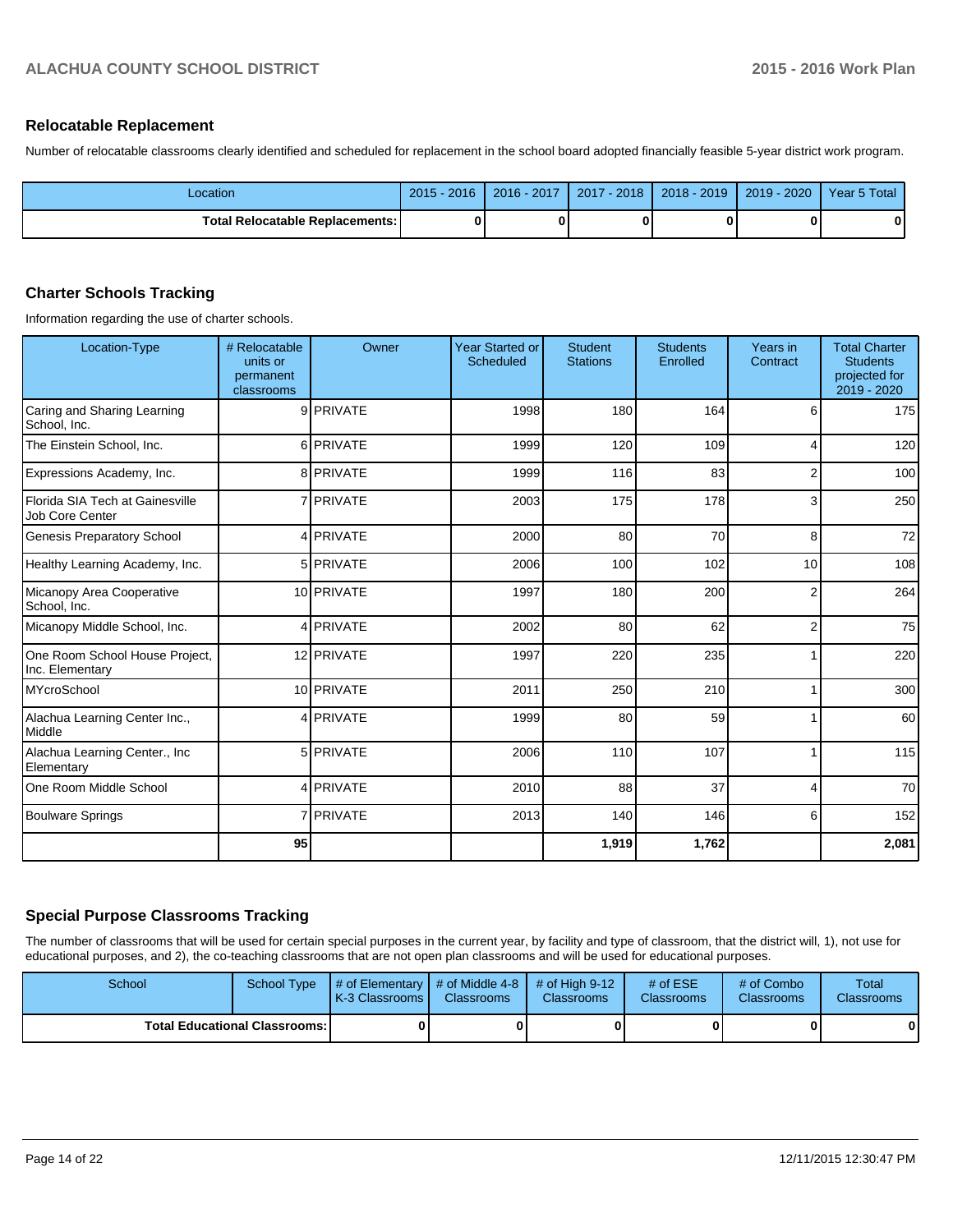| School                        |  | School Type $\parallel \#$ of Elementary $\parallel \#$ of Middle 4-8 $\parallel \#$ of High 9-12<br><b>K-3 Classrooms L</b> | <b>Classrooms</b> | <b>Classrooms</b> | # of $ESE$<br><b>Classrooms</b> | # of Combo<br><b>Classrooms</b> | Total<br><b>Classrooms</b> |
|-------------------------------|--|------------------------------------------------------------------------------------------------------------------------------|-------------------|-------------------|---------------------------------|---------------------------------|----------------------------|
| Total Co-Teaching Classrooms: |  |                                                                                                                              |                   |                   |                                 | 0                               | 0                          |

#### **Infrastructure Tracking**

**Necessary offsite infrastructure requirements resulting from expansions or new schools. This section should include infrastructure information related to capacity project schedules and other project schedules (Section 4).**

Not Specified

**Proposed location of planned facilities, whether those locations are consistent with the comprehensive plans of all affected local governments, and recommendations for infrastructure and other improvements to land adjacent to existing facilities. Provisions of 1013.33(12), (13) and (14) and 1013.36 must be addressed for new facilities planned within the 1st three years of the plan (Section 5).**

Not Specified

**Consistent with Comp Plan?** No

#### **Net New Classrooms**

The number of classrooms, by grade level and type of construction, that were added during the last fiscal year.

| List the net new classrooms added in the 2014 - 2015 fiscal year.                                                                                       |                               |                            |                                 |                        | List the net new classrooms to be added in the 2015 - 2016 fiscal<br>Ivear. |                            |                                |                        |
|---------------------------------------------------------------------------------------------------------------------------------------------------------|-------------------------------|----------------------------|---------------------------------|------------------------|-----------------------------------------------------------------------------|----------------------------|--------------------------------|------------------------|
| "Classrooms" is defined as capacity carrying classrooms that are added to increase<br>capacity to enable the district to meet the Class Size Amendment. |                               |                            |                                 |                        | Totals for fiscal year 2015 - 2016 should match totals in Section 15A.      |                            |                                |                        |
| Location                                                                                                                                                | $2014 - 2015 \#$<br>Permanent | $2014 - 2015$ #<br>Modular | $2014 - 2015 \#$<br>Relocatable | $2014 - 2015$<br>Total | $2015 - 2016$ #<br>Permanent                                                | $2015 - 2016$ #<br>Modular | $2015 - 2016$ #<br>Relocatable | $2015 - 2016$<br>Total |
| Elementary (PK-3)                                                                                                                                       |                               |                            |                                 |                        |                                                                             |                            |                                |                        |
| Middle (4-8)                                                                                                                                            |                               |                            |                                 |                        |                                                                             |                            |                                |                        |
| High (9-12)                                                                                                                                             |                               |                            |                                 |                        |                                                                             |                            |                                |                        |
|                                                                                                                                                         |                               |                            |                                 |                        |                                                                             |                            |                                | 0                      |

### **Relocatable Student Stations**

Number of students that will be educated in relocatable units, by school, in the current year, and the projected number of students for each of the years in the workplan.

| <b>Site</b>                     | $2015 - 2016$   | 2016 - 2017 | 2017 - 2018 | $2018 - 2019$ | 2019 - 2020 | 5 Year Average |
|---------------------------------|-----------------|-------------|-------------|---------------|-------------|----------------|
| IGLEN SPRINGS ELEMENTARY        |                 |             | 72          |               |             | 58             |
| IMARJORIE K RAWLINGS ELEMENTARY |                 |             |             |               |             | 0              |
| IW TRAVIS LOFTEN SENIOR HIGH    |                 |             |             |               |             | $\Omega$       |
| EASTSIDE SENIOR HIGH            | 50              | 50          | 50          | 50            | 50          | 50             |
| IF W BUCHHOLZ SENIOR HIGH       | 25 <sub>1</sub> | 25          | 25          | 25            | 25          | 25             |
| PRAIRIE VIEW ELEMENTARY         |                 |             |             |               |             | $\Omega$       |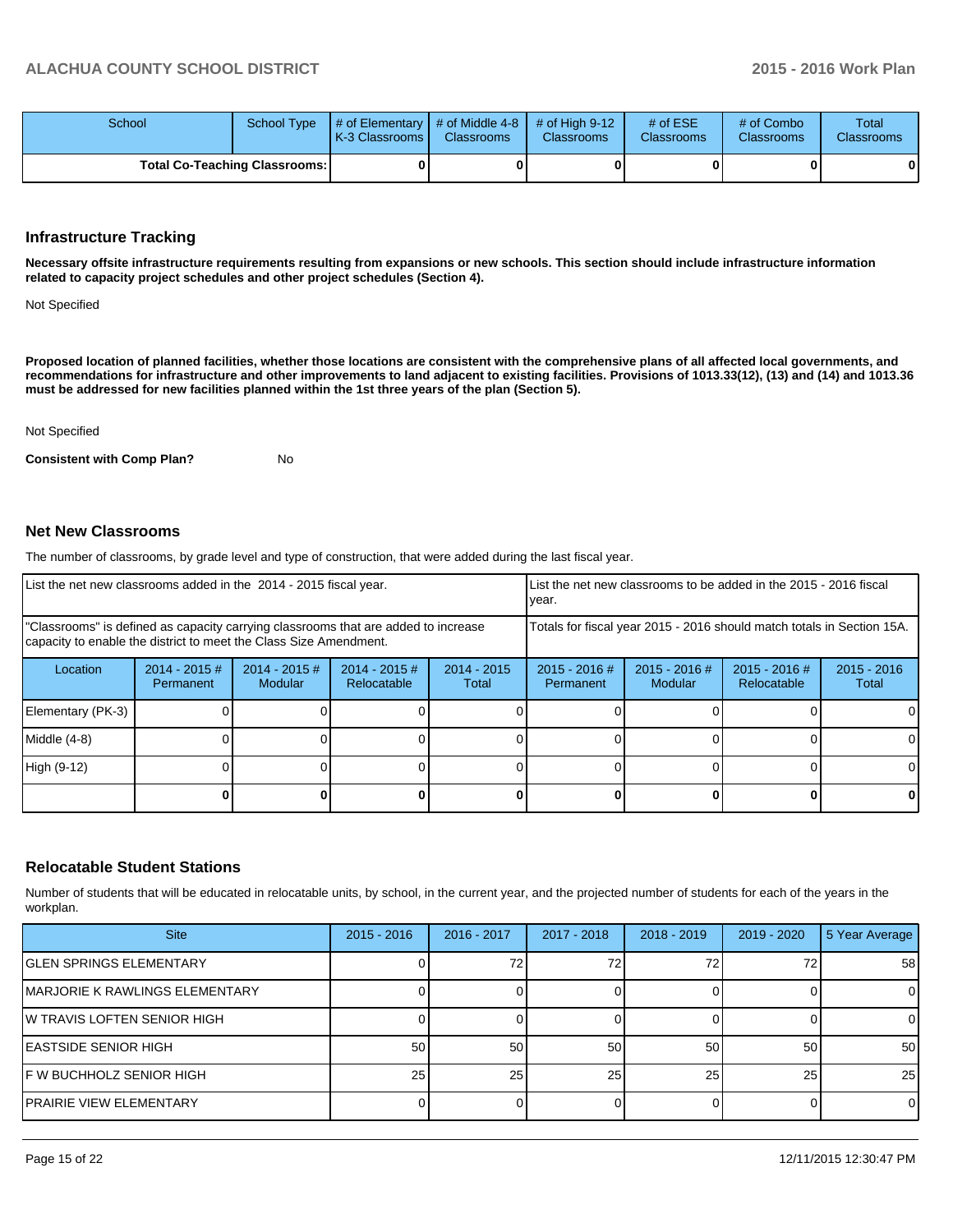| IHIGH SPRINGS COMMUNITY SCHOOL         | $\Omega$ | 0           | 0        | $\Omega$       | 0           | $\overline{0}$ |
|----------------------------------------|----------|-------------|----------|----------------|-------------|----------------|
| FORT CLARKE MIDDLE                     | 0        | 0           | 0        | $\Omega$       | 0           | $\overline{0}$ |
| HIDDEN OAK ELEMENTARY                  | 0        | $\mathbf 0$ | $\Omega$ | $\Omega$       | $\mathbf 0$ | $\overline{0}$ |
| KIMBALL WILES ELEMENTARY               | 82       | 82          | 82       | 82             | 82          | 82             |
| NEWBERRY ELEMENTARY                    | 108      | 108         | 108      | 108            | 108         | 108            |
| <b>C W NORTON ELEMENTARY</b>           | 36       | 36          | 36       | 36             | 36          | 36             |
| <b>WILLIAM S TALBOT ELEMENTARY</b>     | 18       | 18          | 18       | 18             | 18          | 18             |
| W W IRBY ELEMENTARY                    | 0        | 0           | 0        | $\Omega$       | 0           | $\overline{0}$ |
| <b>OAKVIEW MIDDLE</b>                  | 88       | 88          | 88       | 88             | 88          | 88             |
| <b>KANAPAHA MIDDLE</b>                 | 72       | 88          | 88       | 88             | 88          | 85             |
| <b>LAWTON M CHILES ELEMENTARY</b>      | 0        | 0           | 0        | $\Omega$       | 0           | $\overline{0}$ |
| CHARLES W DUVAL EARLY LEARNING ACADEMY | 0        | $\mathbf 0$ | 0        | $\Omega$       | 0           | $\overline{0}$ |
| J J FINLEY ELEMENTARY                  | 126      | 126         | 126      | 126            | 126         | 126            |
| <b>STEPHEN FOSTER ELEMENTARY</b>       | 0        | 18          | 18       | 18             | 0           | 11             |
| A Q JONES EXCEPTIONAL STUDENTS CENTER  | 0        | 0           | 0        | $\Omega$       | 0           | $\overline{0}$ |
| <b>LAKE FOREST ELEMENTARY</b>          | 0        | 0           | 0        | $\Omega$       | 0           | $\overline{0}$ |
| <b>SIDNEY LANIER CENTER</b>            | 0        | 0           | 0        | $\Omega$       | 0           | $\overline{0}$ |
| LITTLEWOOD ELEMENTARY                  | 0        | 0           | 0        | $\Omega$       | 0           | $\overline{0}$ |
| W A METCALFE ELEMENTARY                | 0        | 0           | 0        | $\Omega$       | 0           | $\overline{0}$ |
| JOSEPH WILLIAMS ELEMENTARY             | 0        | 0           | 0        | $\Omega$       | 0           | $\overline{0}$ |
| ABRAHAM LINCOLN MIDDLE                 | 0        | 0           | 0        | $\Omega$       | $\mathbf 0$ | $\overline{0}$ |
| HOWARD W BISHOP MIDDLE                 | 0        | 0           | 0        | $\Omega$       | 0           | $\overline{0}$ |
| <b>WESTWOOD MIDDLE</b>                 | 0        | 0           | 0        | $\Omega$       | 0           | $\overline{0}$ |
| <b>GAINESVILLE SENIOR HIGH</b>         | 0        | 0           | 0        | $\Omega$       | 0           | 0              |
| <b>ALACHUA ELEMENTARY</b>              | 0        | 0           |          | U              | 0           | 0              |
| <b>ARCHER ELEMENTARY SCHOOL</b>        | $\Omega$ | 0           | 0        | $\overline{0}$ | 0           | $\overline{0}$ |
| HAWTHORNE MIDDLE / HIGH SCHOOL         | 0        | 0           | 0        | 0              | 0           | $\overline{0}$ |
| A L MEBANE MIDDLE                      | 0        | 0           | 0        | $\Omega$       | 0           | $\overline{0}$ |
| NEWBERRY SENIOR HIGH                   | 0        | 0           | 0        | $\Omega$       | 0           | $\overline{0}$ |
| <b>SANTA FE SENIOR HIGH</b>            | 0        | 0           | 0        | $\Omega$       | 0           | $\overline{0}$ |
| <b>CHESTER SHELL ELEMENTARY</b>        | 0        | 0           | 0        | $\Omega$       | $\mathbf 0$ | $\overline{0}$ |
| <b>WALDO COMMUNITY SCHOOL</b>          | 0        | 0           | 0        | $\Omega$       | 0           | $\overline{0}$ |
| MYRA TERWILLIGER ELEMENTARY            | 0        | 0           | 0        | $\Omega$       | 0           | $\overline{0}$ |
| <b>IDYLWILD ELEMENTARY</b>             | 54       | 54          | 54       | 54             | 54          | 54             |
| <b>HORIZON CENTER</b>                  | 0        | 0           | 0        | $\overline{0}$ | 0           | $\overline{0}$ |
| Meadowbrook                            | 54       | 54          | 54       | 54             | 54          | 54             |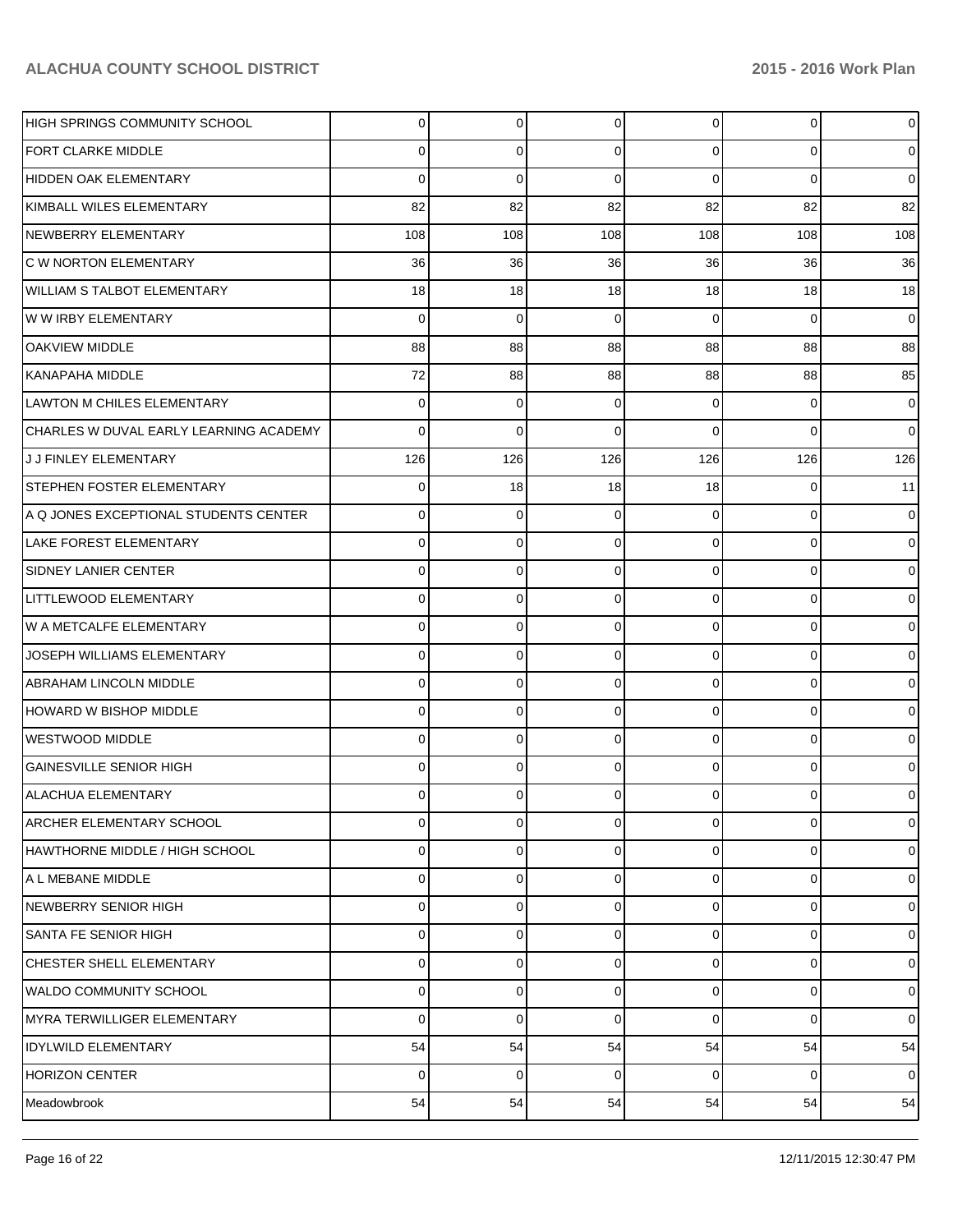| Totals for ALACHUA COUNTY SCHOOL DISTRICT         |        |        |        |        |        |        |
|---------------------------------------------------|--------|--------|--------|--------|--------|--------|
| Total students in relocatables by year.           | 713    | 819    | 819    | 819    | 801    | 794    |
| Total number of COFTE students projected by year. | 25,628 | 25,905 | 26,178 | 26,286 | 26.540 | 26,107 |
| Percent in relocatables by year.                  | 3 % I  | 3%     | 3%     | 3%     | 3 % I  | 3%     |

## **Leased Facilities Tracking**

Exising leased facilities and plans for the acquisition of leased facilities, including the number of classrooms and student stations, as reported in the educational plant survey, that are planned in that location at the end of the five year workplan.

| Location                               | # of Leased<br>Classrooms 2015 -<br>2016 | <b>FISH Student</b><br><b>Stations</b> | Owner       | # of Leased<br>Classrooms 2019 -<br>2020 | <b>FISH Student</b><br><b>Stations</b> |
|----------------------------------------|------------------------------------------|----------------------------------------|-------------|------------------------------------------|----------------------------------------|
| F W BUCHHOLZ SENIOR HIGH               | 1                                        |                                        | 25 M-Space  | $\overline{2}$                           | 25                                     |
| NEWBERRY ELEMENTARY                    | 6                                        |                                        | 108 M-Space | 6                                        | 108                                    |
| J J FINLEY ELEMENTARY                  |                                          |                                        | 126 M-Space | 11                                       | 126                                    |
| CHARLES W DUVAL EARLY LEARNING ACADEMY | $\mathbf 0$                              | $\Omega$                               |             | $\mathbf 0$                              | 0                                      |
| <b>STEPHEN FOSTER ELEMENTARY</b>       | $\Omega$                                 | $\mathbf{0}$                           |             | $\Omega$                                 | 0                                      |
| A Q JONES EXCEPTIONAL STUDENTS CENTER  | $\Omega$                                 | $\Omega$                               |             | $\Omega$                                 | $\Omega$                               |
| LAKE FOREST ELEMENTARY                 | $\overline{0}$                           | $\overline{0}$                         |             | 0                                        | 0                                      |
| SIDNEY LANIER CENTER                   | $\mathbf 0$                              | 0                                      |             | 0                                        | 0                                      |
| LITTLEWOOD ELEMENTARY                  | $\Omega$                                 | 0                                      |             | $\Omega$                                 | 0                                      |
| W A METCALFE ELEMENTARY                | $\mathbf 0$                              | 0                                      |             | 0                                        | 0                                      |
| JOSEPH WILLIAMS ELEMENTARY             | $\mathbf 0$                              | 0                                      |             | 0                                        | 0                                      |
| ABRAHAM LINCOLN MIDDLE                 | $\Omega$                                 | $\mathbf{0}$                           |             | $\Omega$                                 | 0                                      |
| <b>HOWARD W BISHOP MIDDLE</b>          | $\Omega$                                 | $\Omega$                               |             | 0                                        | 0                                      |
| <b>WESTWOOD MIDDLE</b>                 | $\Omega$                                 | 0                                      |             | $\Omega$                                 | 0                                      |
| <b>GAINESVILLE SENIOR HIGH</b>         | $\mathbf 0$                              | $\Omega$                               |             | 0                                        | 0                                      |
| <b>ALACHUA ELEMENTARY</b>              | $\Omega$                                 | $\mathbf{0}$                           |             | $\Omega$                                 | 0                                      |
| ARCHER ELEMENTARY SCHOOL               | $\Omega$                                 | $\Omega$                               |             | 0                                        | 0                                      |
| HAWTHORNE MIDDLE / HIGH SCHOOL         | $\mathbf 0$                              | $\mathbf 0$                            |             | $\Omega$                                 | 0                                      |
| A L MEBANE MIDDLE                      | $\mathbf 0$                              | $\Omega$                               |             | 0                                        | 0                                      |
| NEWBERRY SENIOR HIGH                   | $\mathbf 0$                              | $\Omega$                               |             | $\Omega$                                 | 0                                      |
| SANTA FE SENIOR HIGH                   | $\overline{0}$                           | $\Omega$                               |             | $\overline{0}$                           | 0                                      |
| CHESTER SHELL ELEMENTARY               | $\mathbf 0$                              | 0                                      |             | $\Omega$                                 | 0                                      |
| <b>WALDO COMMUNITY SCHOOL</b>          | $\Omega$                                 | $\Omega$                               |             | $\Omega$                                 | 0                                      |
| MYRA TERWILLIGER ELEMENTARY            | $\Omega$                                 | $\Omega$                               |             | $\Omega$                                 | 0                                      |
| <b>IDYLWILD ELEMENTARY</b>             | 3                                        |                                        | 54 M-Space  | 3                                        | 54                                     |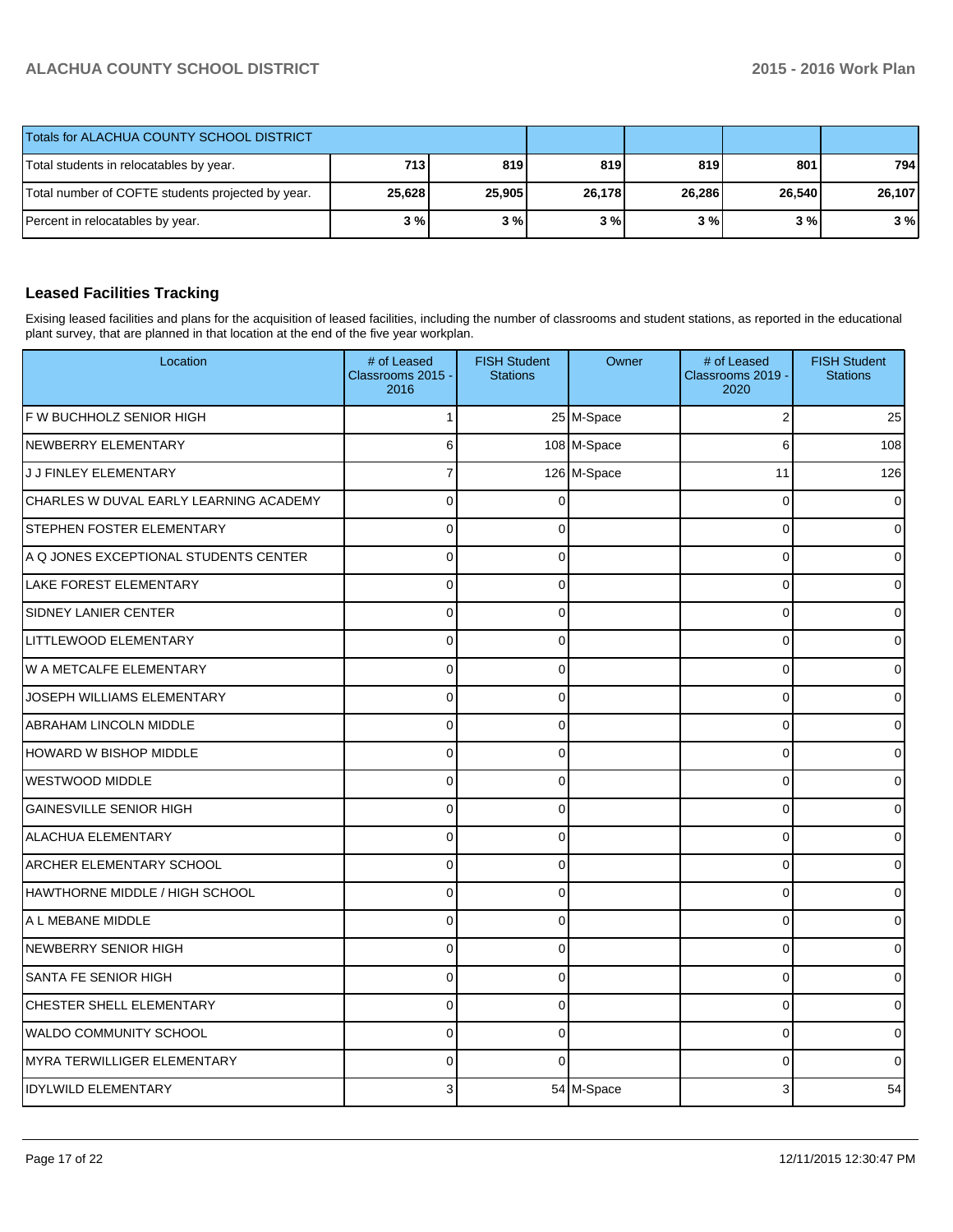| <b>GLEN SPRINGS ELEMENTARY</b>     |          |          | 72 M-Space  |          | 72             |
|------------------------------------|----------|----------|-------------|----------|----------------|
| MARJORIE K RAWLINGS ELEMENTARY     | $\Omega$ |          |             | $\Omega$ | $\overline{0}$ |
| W TRAVIS LOFTEN SENIOR HIGH        | 0        |          |             | $\Omega$ | $\overline{0}$ |
| <b>PRAIRIE VIEW ELEMENTARY</b>     | 0        |          |             | 0        | $\overline{0}$ |
| HIGH SPRINGS COMMUNITY SCHOOL      | $\Omega$ |          |             | 0        | $\overline{0}$ |
| KIMBALL WILES ELEMENTARY           | $\Omega$ |          | 0 M-Space   | 5        | 82             |
| C W NORTON ELEMENTARY              | $\Omega$ |          | 0 M-Space   | 2        | 36             |
| <b>WILLIAM S TALBOT ELEMENTARY</b> |          |          | 18 M-Space  | 2        | 18             |
| W W IRBY ELEMENTARY                | $\Omega$ |          |             | $\Omega$ | $\overline{0}$ |
| <b>OAKVIEW MIDDLE</b>              |          |          | 88 M-Space  |          | 88             |
| İKANAPAHA MIDDLE                   | U        |          | 0 M-Space   |          | 88             |
| <b>LAWTON M CHILES ELEMENTARY</b>  | $\Omega$ |          |             | $\Omega$ | $\overline{0}$ |
| <b>HORIZON CENTER</b>              | $\Omega$ | $\Omega$ |             | $\Omega$ | $\overline{0}$ |
| FORT CLARKE MIDDLE                 | $\Omega$ | $\Omega$ |             | 0        | $\overline{0}$ |
| <b>EASTSIDE SENIOR HIGH</b>        | 2        |          | 50 M-Space  | 2        | 50             |
| <b>I</b> Meadowbrook               | $\Omega$ |          | $0$ M-Space | 3        | 54             |
| HIDDEN OAK ELEMENTARY              | $\Omega$ |          |             | 0        | $\overline{0}$ |
|                                    |          |          |             | 0        | $\overline{0}$ |
|                                    | 28       | 541      |             | 48       | 801            |

## **Failed Standard Relocatable Tracking**

Relocatable units currently reported by school, from FISH, and the number of relocatable units identified as 'Failed Standards'.

Nothing reported for this section.

# **Planning**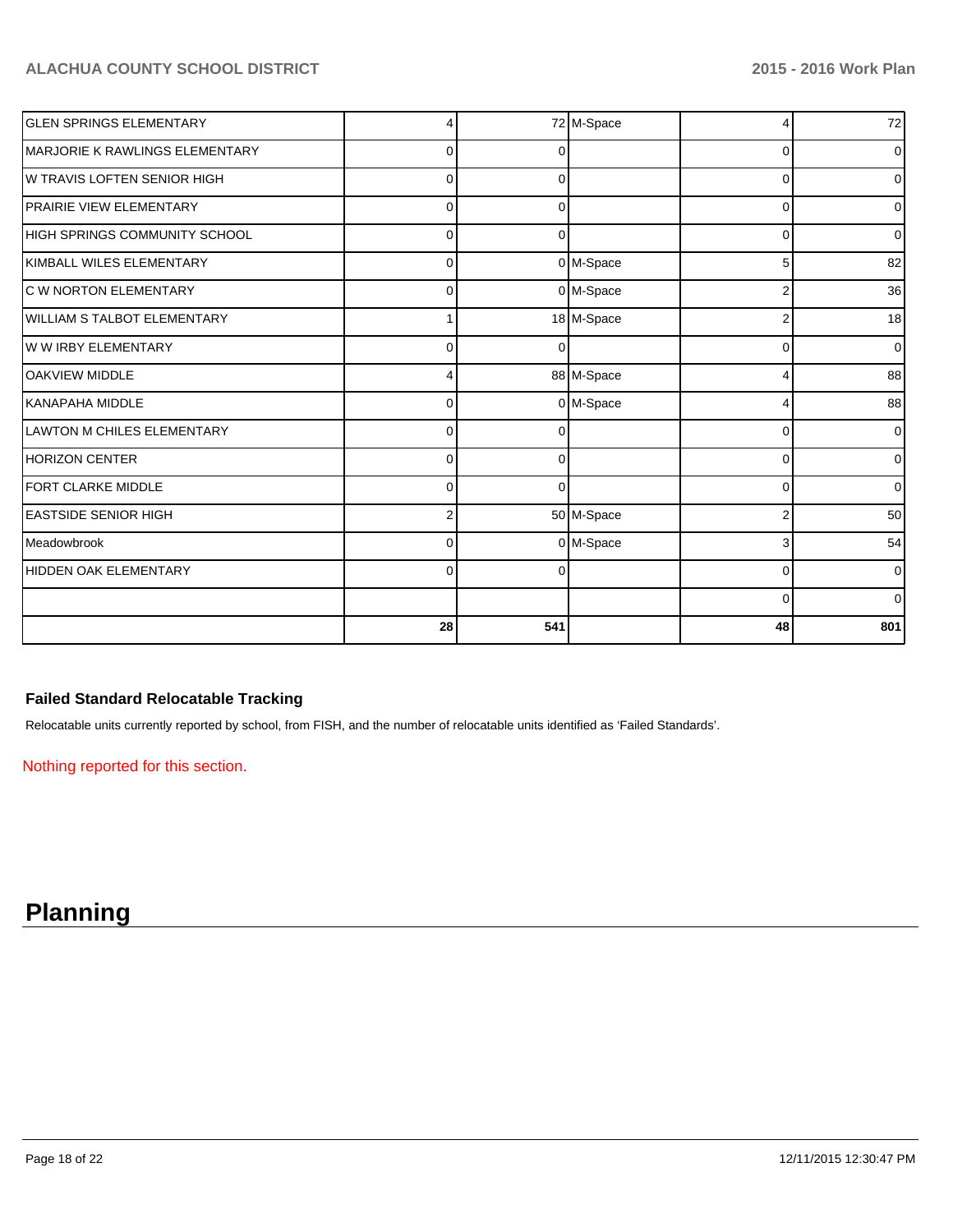#### **Class Size Reduction Planning**

**Plans approved by the school board that reduce the need for permanent student stations such as acceptable school capacity levels, redistricting, busing, year-round schools, charter schools, magnet schools, public-private partnerships, multitrack scheduling, grade level organization, block scheduling, or other alternatives.**

Redistricting - Attendance Zone Policy 5.11 Section (2)(f) - states that "The Board may assign students to alternative schools or programs located in or out of their assigned zone, for health, safety or welfare of the students, other students or staff to relieve crowded schools or avoid school crowding".

Magnet Schools - all grade levels

Block Scheduling - at High Schools

Charter Schools - see "Tracking - Charter Schools"

### **School Closure Planning**

#### **Plans for the closure of any school, including plans for disposition of the facility or usage of facility space, and anticipated revenues.**

Exploring the possibility of selling Prairie View Academy as it is currently a closed school. Waldo Community was closed at the end of 2014-15. Horizon Center was re-purposed to Administration and Duval Elementary was re-purposed to an Early Learning Academy.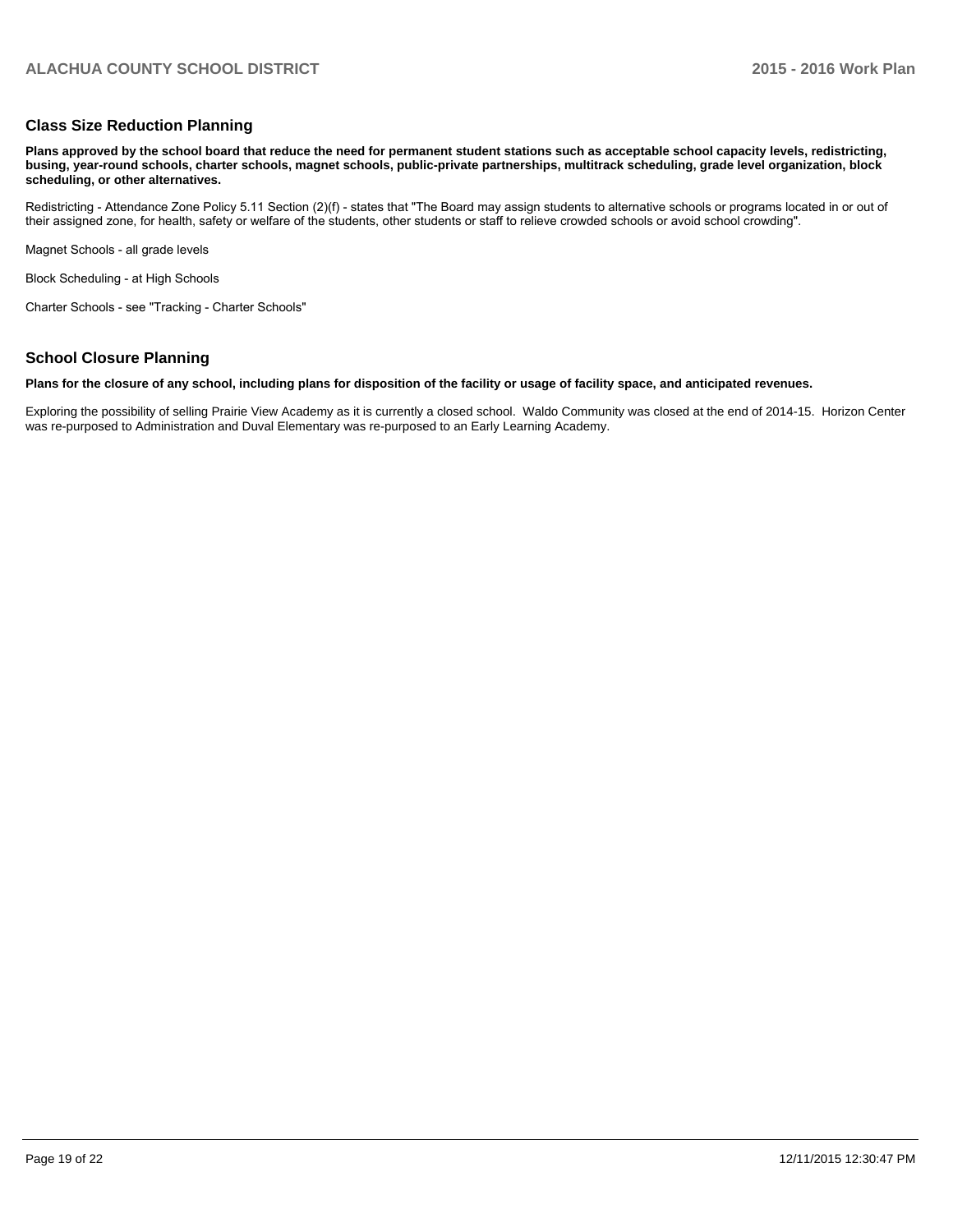# **Long Range Planning**

#### **Ten-Year Maintenance**

District projects and locations regarding the projected need for major renovation, repair, and maintenance projects within the district in years 6-10 beyond the projects plans detailed in the five years covered by the work plan.

Nothing reported for this section.

#### **Ten-Year Capacity**

Schedule of capital outlay projects projected to ensure the availability of satisfactory student stations for the projected student enrollment in K-12 programs for the future 5 years beyond the 5-year district facilities work program.

Nothing reported for this section.

### **Ten-Year Planned Utilization**

Schedule of planned capital outlay projects identifying the standard grade groupings, capacities, and planned utilization rates of future educational facilities of the district for both permanent and relocatable facilities.

| Grade Level Projections         | <b>FISH</b><br>Student<br><b>Stations</b> | <b>Actual 2014 -</b><br>2015 FISH<br>Capacity | Actual<br>$2014 -$<br>2015<br><b>COFTE</b> | Actual 2014 - 2015<br><b>Utilization</b> | Actual 2015 - 2016 / 2024 - 2025 new<br>Student Capacity to be added/removed | Projected 2024<br>2025 COFTE | $-$ Projected 2024 -<br>2025 Utilization |
|---------------------------------|-------------------------------------------|-----------------------------------------------|--------------------------------------------|------------------------------------------|------------------------------------------------------------------------------|------------------------------|------------------------------------------|
| Elementary - District<br>Totals | 12,838                                    | 12,838                                        | 11,033.00                                  | 85.94 %                                  |                                                                              | 13,395                       | 104.34 %                                 |
| Middle - District Totals        | 10.065                                    | 9,055                                         | 6.492.00                                   | 71.70 %                                  |                                                                              | 5.529                        | 61.06 %                                  |
| High - District Totals          | 9.949                                     | 9.224                                         | 7,178.00                                   | 77.82 %                                  |                                                                              | 7.353                        | 79.72 %                                  |
| Other - ESE, etc                | 2.262                                     | 884                                           | 274.00                                     | $31.00\%$                                |                                                                              | 297                          | 33.60 %                                  |
|                                 | 35,114                                    | 32.001                                        | 24.977.00                                  | 78.05 %                                  |                                                                              | 26,574                       | 83.04 %                                  |

**Combination schools are included with the middle schools for student stations, capacity, COFTE and utilization purposes because these facilities all have a 90% utilization factor. Use this space to explain or define the grade groupings for combination schools.**

No comments to report.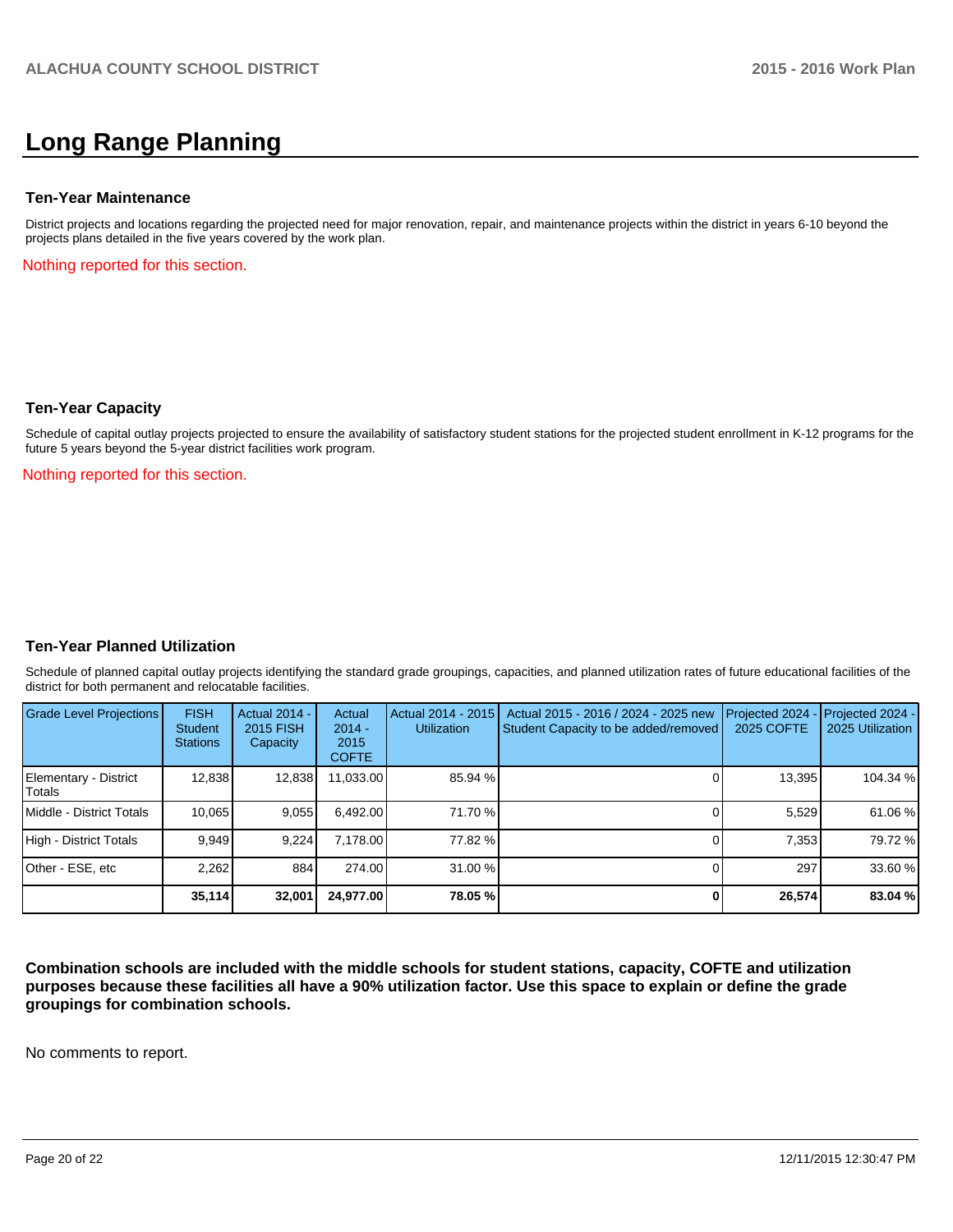#### **Ten-Year Infrastructure Planning**

**Proposed Location of Planned New, Remodeled, or New Additions to Facilities in 06 thru 10 out years (Section 28).**

Nothing reported for this section.

Plans for closure of any school, including plans for disposition of the facility or usage of facility space, and anticipated revenues in the 06 thru 10 out **years (Section 29).**

Nothing reported for this section.

#### **Twenty-Year Maintenance**

District projects and locations regarding the projected need for major renovation, repair, and maintenance projects within the district in years 11-20 beyond the projects plans detailed in the five years covered by the work plan.

Nothing reported for this section.

## **Twenty-Year Capacity**

Schedule of capital outlay projects projected to ensure the availability of satisfactory student stations for the projected student enrollment in K-12 programs for the future 11-20 years beyond the 5-year district facilities work program.

Nothing reported for this section.

### **Twenty-Year Planned Utilization**

Schedule of planned capital outlay projects identifying the standard grade groupings, capacities, and planned utilization rates of future educational facilities of the district for both permanent and relocatable facilities.

| <b>Grade Level Projections</b>   | <b>FISH</b><br><b>Student</b><br><b>Stations</b> | <b>Actual 2014 -</b><br>2015 FISH<br>Capacity | Actual<br>$2014 -$<br>2015<br><b>COFTE</b> | Actual 2014 - 2015<br>Utilization | Actual 2015 - 2016 / 2034 - 2035 new<br>Student Capacity to be added/removed | Projected 2034<br>2035 COFTE | Projected 2034 -<br>2035 Utilization |
|----------------------------------|--------------------------------------------------|-----------------------------------------------|--------------------------------------------|-----------------------------------|------------------------------------------------------------------------------|------------------------------|--------------------------------------|
| Elementary - District<br> Totals | 12,838                                           | 12,838                                        | 11,033.00                                  | 85.94 %                           |                                                                              |                              | 0.00%                                |
| Middle - District Totals         | 10.065                                           | 9,055                                         | 6,492.00                                   | 71.70 %                           |                                                                              |                              | 0.00%                                |
| High - District Totals           | 9.949                                            | 9.224                                         | 7.178.00                                   | 77.82 %                           |                                                                              |                              | 0.00%                                |
| Other - ESE, etc                 | 2,262                                            | 884                                           | 274.00                                     | $31.00\%$                         |                                                                              |                              | 0.00%                                |
|                                  | 35,114                                           | 32,001                                        | 24,977.00                                  | 78.05 %                           |                                                                              |                              | 0.00%                                |